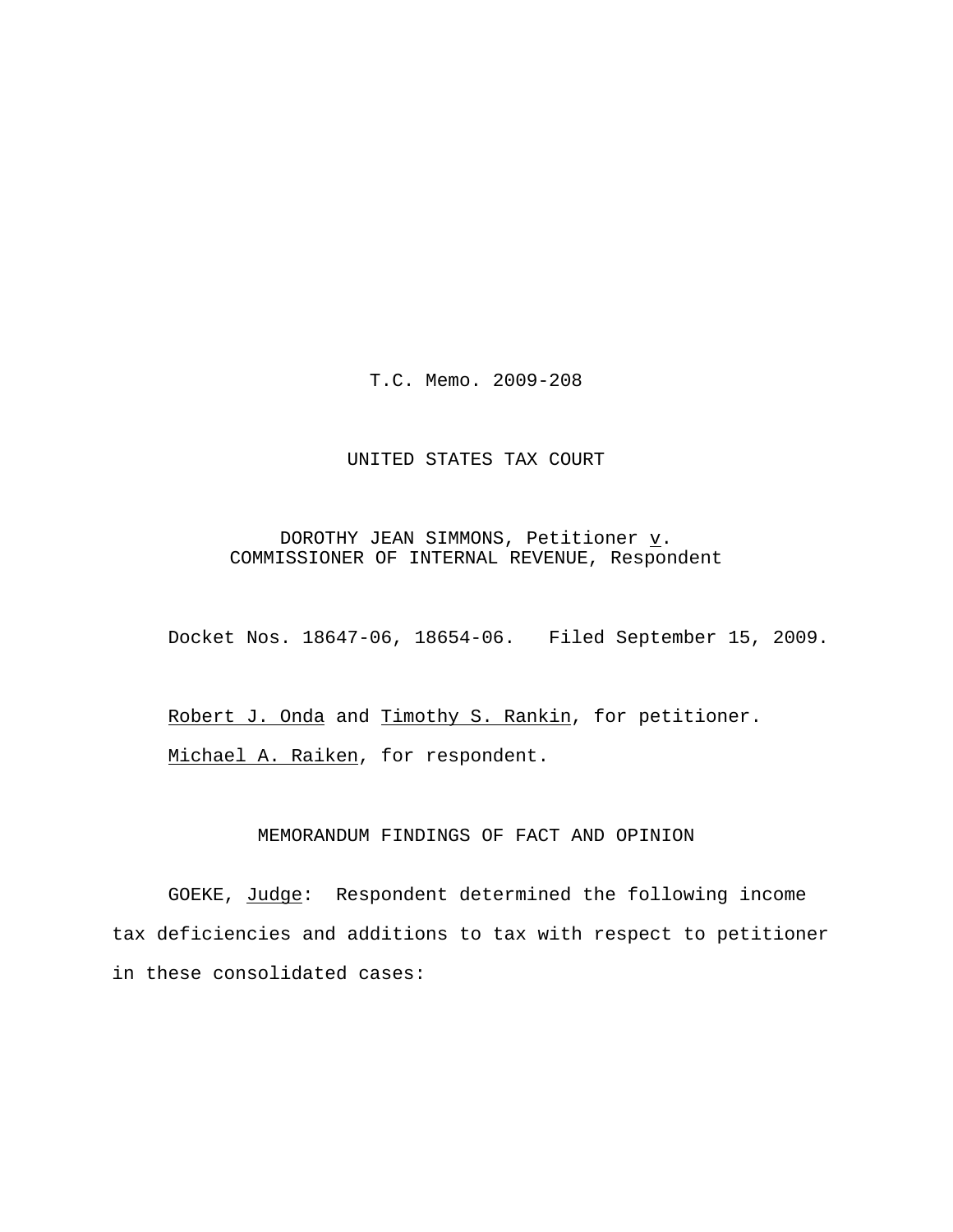|              |                          | Additions to Tax         |                                               |                        |
|--------------|--------------------------|--------------------------|-----------------------------------------------|------------------------|
| <u>Year</u>  | Deficiency               |                          | Sec. $6651(a)(1)$ Sec. $6651(a)(2)$ Sec. 6654 |                        |
| 2003<br>2004 | \$84,739.60<br>67,752.00 | \$19,066.41<br>15,244.20 | \$10,168.75<br>4,065.12                       | \$2,217.64<br>1,966.63 |

After concessions, $<sup>1</sup>$  the issue for decision is whether petitioner</sup> is entitled to charitable contribution deductions with respect to conservation easements petitioner granted to L'Enfant Trust, Inc. (L'Enfant). For the reasons stated herein, we find that petitioner is entitled to charitable contribution deductions of \$56,250 for 2003 and \$42,250 for 2004.

Unless otherwise indicated, all section references are to the Internal Revenue Code in effect for the years at issue and all Rule references are to the Tax Court Rules of Practice and Procedure.

## FINDINGS OF FACT

Some of the facts have been stipulated and are so found. The stipulation of facts and the attached exhibits are incorporated herein by this reference. Petitioner resided in Washington, District of Columbia, at the time she filed her petition in this case. Petitioner was a real estate agent during 2003 and 2004, operating under the real estate brokerage firm of Coldwell Banker.

<sup>1</sup>The parties settled before trial a number of unrelated issues in the notice of deficiency. That settlement will be taken into account in the parties' Rule 155 computations. The parties further agree that additions to tax under secs.  $6651(a)(1)$  and  $(2)$  and  $6654$  are applicable to any resulting deficiency.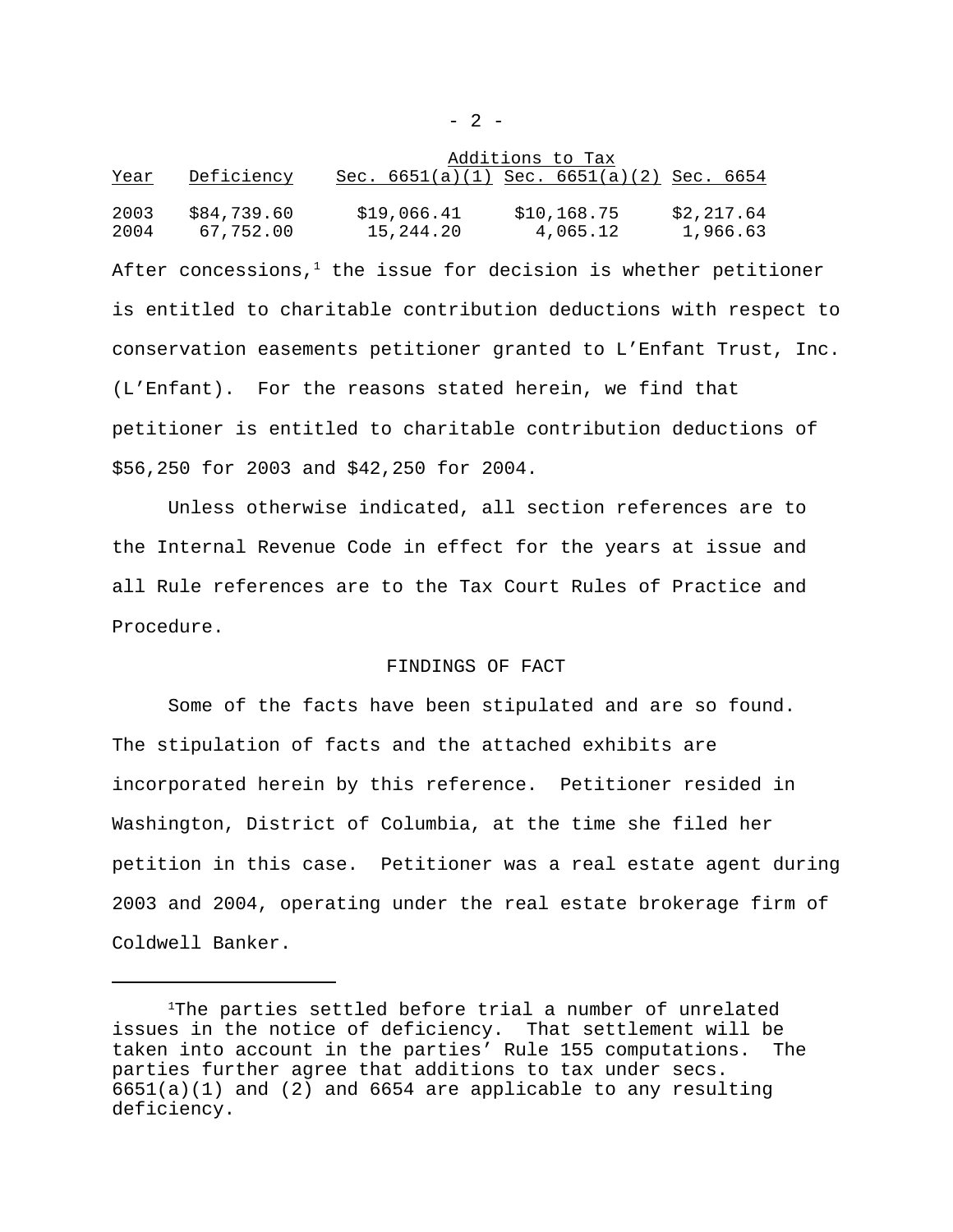Petitioner owned two improved properties in Washington, D.C., during the years at issue. The first was at 17 Logan Circle (the Logan Circle parcel). The second was at 1503 Vermont Avenue (the Vermont Avenue parcel). Both were rowhouses subject to the Historic Landmark and Historic Preservation Act of 1978 during the years at issue.

L'Enfant is a District of Columbia nonprofit corporation chartered in 1978. L'Enfant is a section 501(c)(3) corporation organized for the tax purpose of holding and enforcing conservation easements on historic designated properties in Washington, D.C. L'Enfant currently holds about 1,100 easements.

After an easement is donated to L'Enfant, it is recorded with the District of Columbia. L'Enfant requires all donors to affix a bronze plaque to the donated facade. The plaque serves to inform local citizens that the facade will be preserved, and L'Enfant often receives calls or tips from local citizens about any construction or alterations to the facades of historic buildings bearing the L'Enfant plaque. L'Enfant also actively inspects buildings on which it holds easements. This is often done during the winter when L'Enfant inspectors can take detailed photographs of the donated facades. L'Enfant uses these photos to build a database of its easements. The annual photographs are used to verify that there have not been any changes to donated facades. L'Enfant also reviews all building permits received by

 $- 3 -$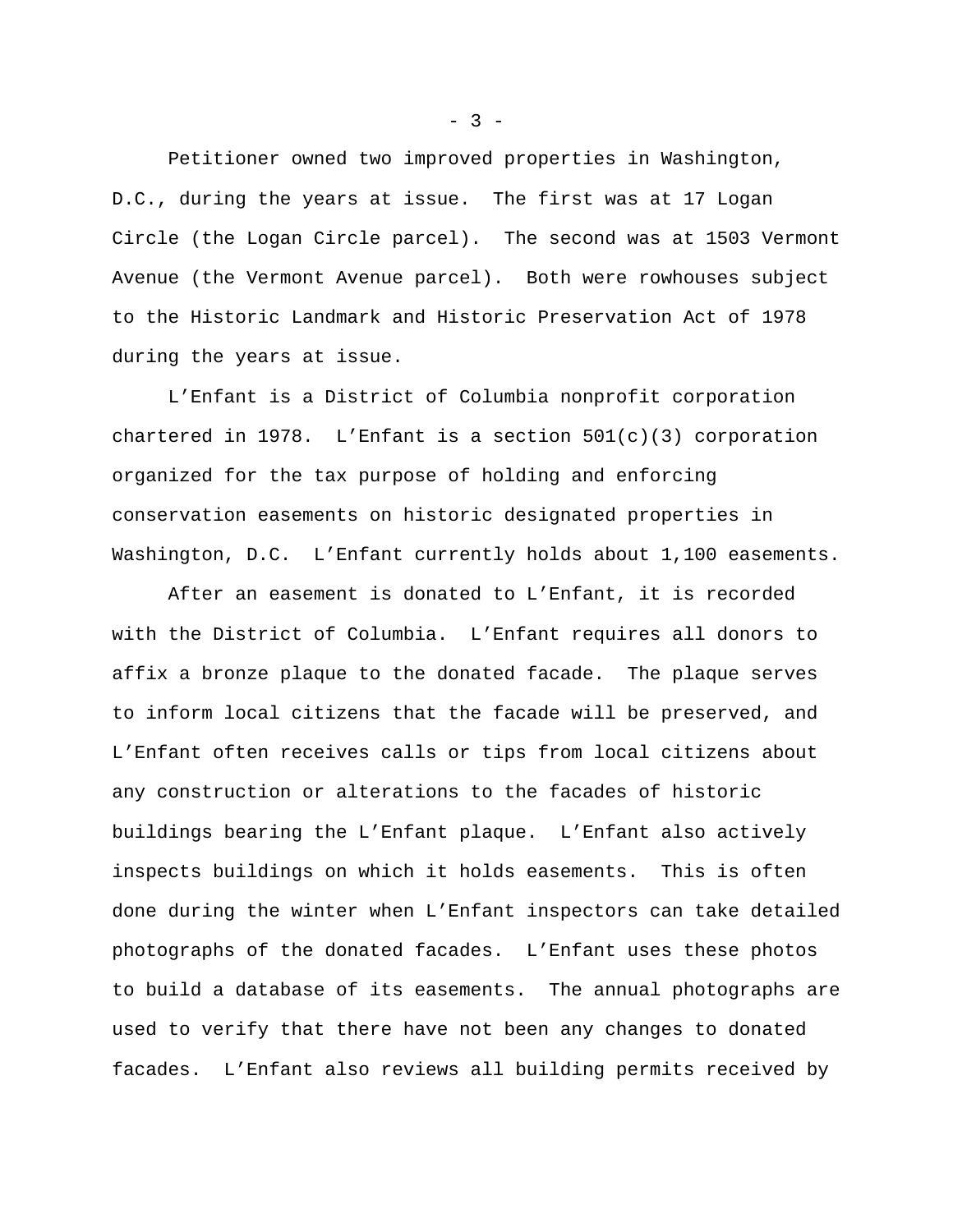the District of Columbia Historic Preservation Office, annually inspects its properties, and takes legal action to enforce its rights under the easements.

Petitioner granted facade easements on both the Logan Circle and Vermont Avenue parcels to L'Enfant. Each facade conservation easement was memorialized by a "Conservation Easement Deed of Gift" (the deed). The deed memorializing the easement at the Logan Circle parcel was made on November 18, 2003. The deed for the Vermont Avenue parcel was made on January 24, 2004. The terms of both easements are essentially identical except for the identification of the underlying properties.

The deeds provided in effect that petitioner could not make any material changes to the respective facades in any way without L'Enfant's consent. There were exceptions, however, if the facades were damaged. Should the facades be damaged, petitioner would have to make any repairs in such a way that they would be consistent with the historical aesthetic that the easements were meant to protect.

The deeds also required that petitioner periodically clean the facades, keep the L'Enfant plaques polished and visible from the street, and maintain the properties in good condition. The deeds also provided that any work done on the properties, whether L'Enfant consented or not, was required to comply with all

 $- 4 -$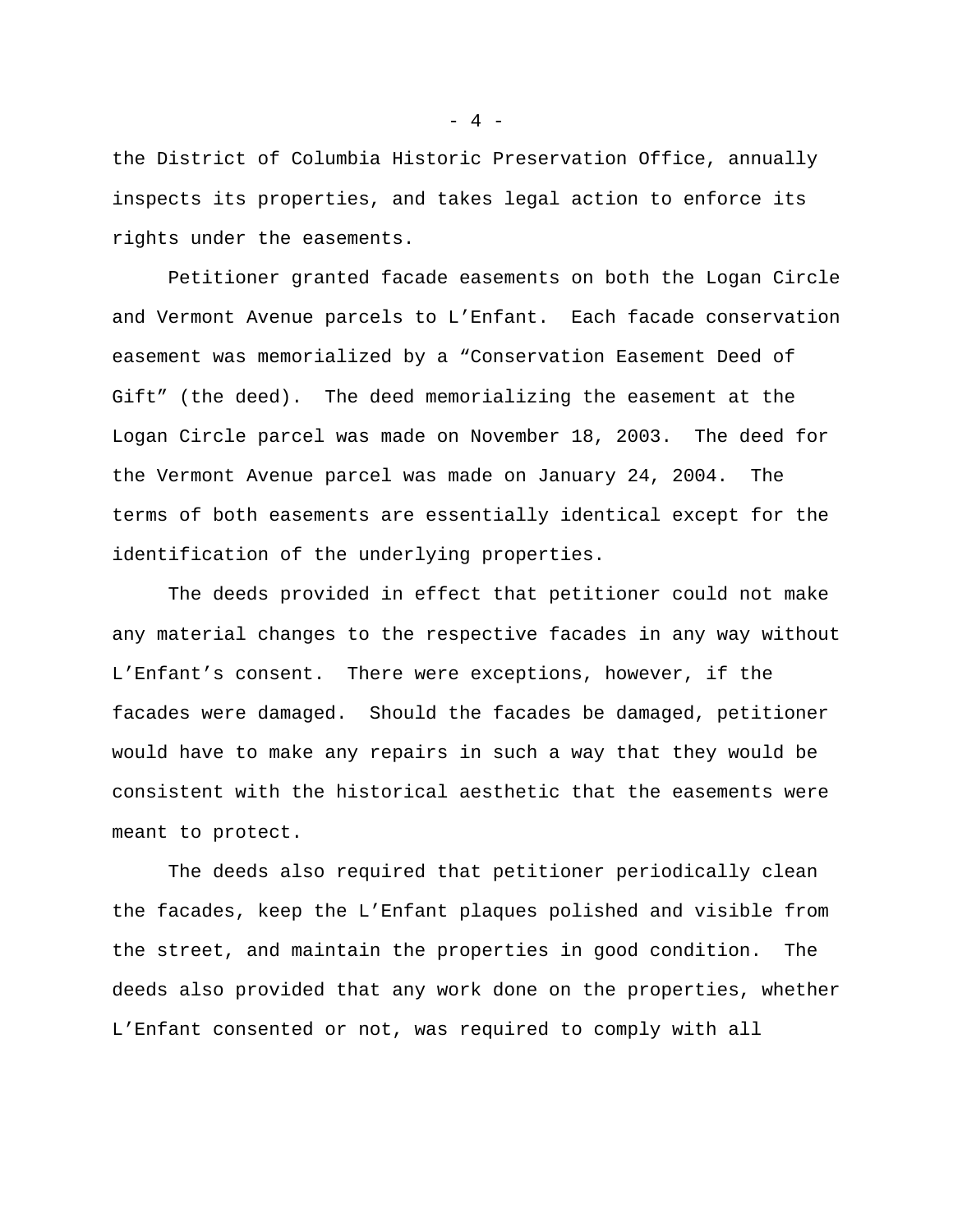applicable Federal, State, and local government laws and regulations.

The deeds also provided that should petitioner sell the subject properties, the easements would remain in force. Lastly, the deeds provided that should the easements be extinguished through condemnation or judicial decree, L'Enfant would be entitled to a portion of any proceeds petitioner received on account of such extinguishment.

Petitioner hired appraisers to determine the values of the conservation easements. The appraisals were done by James Donnelly (Mr. Donnelly) of J. Lee Donnelly & Son, Inc. (Donnelly & Son). Mr. Donnelly is a licensed and certified appraiser for the Appraisal Institute and has appraised residential properties for more than 30 years.

Mr. Donnelly valued the Logan Circle parcel at \$1,250,000, and the Vermont Avenue parcel at \$845,000. The appraisal for the Logan Circle parcel valued the contribution as of November 12, 2003, while the appraisal for the Vermont Street address valued the contribution as of January 26, 2004. Mr. Donnelly valued the Logan Circle easement at \$162,500 and the Vermont Avenue easement at \$93,000.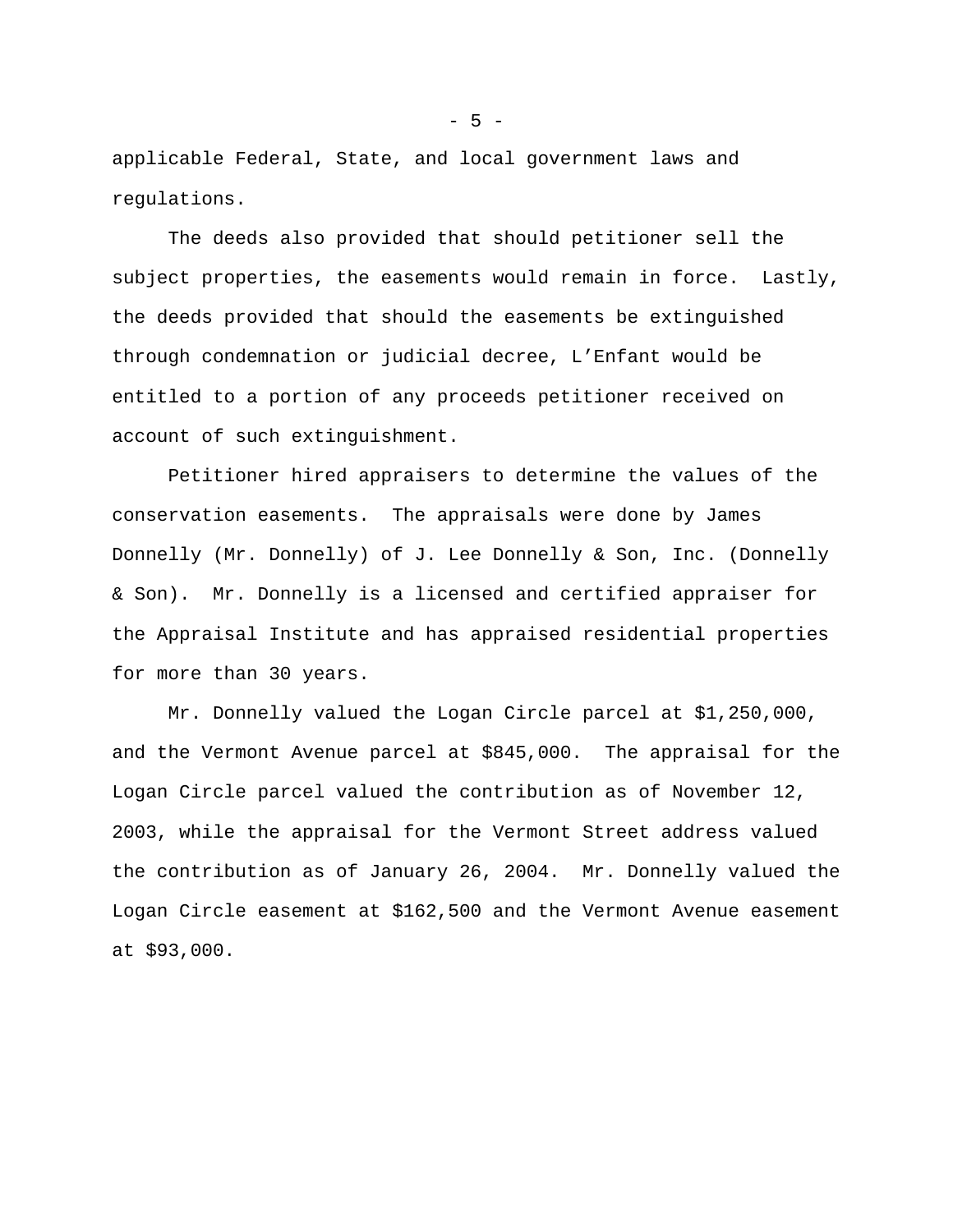Petitioner made cash contributions of \$8,625 and \$4,378 to L'Enfant with the easements.<sup>2</sup> L'Enfant requires donors of preservation easements to make cash contributions to its endowment fund. The donations are used to fund L'Enfant's monitoring and enforcement of the donated easements.

Petitioner did not timely file a Federal income tax return for 2003 or 2004. Respondent prepared substitutes for returns under section 6020(b) on behalf of petitioner for those years. On June 12, 2006, respondent issued statutory notices of deficiency to petitioner for tax years 2003 and 2004.

On September 15, 2006, petitioner filed petitions in this Court contesting respondent's determinations. On or about April 15, 2007, petitioner executed a Federal tax return for 2003 and mailed it to the Internal Revenue Service (IRS) service center in Andover, Massachusetts. Petitioner did the same on or about June 2, 2007, for 2004. Respondent did not process the returns because this case was pending at the time.

Petitioner claimed a facade conservation easement charitable contribution to L'Enfant of \$162,500 on the delinquent 2003 return. This contribution reflected the claimed value of the conservation easement granted on the Logan Circle parcel. Petitioner also claimed a facade conservation easement charitable

 $- 6 -$ 

<sup>&</sup>lt;sup>2</sup>The treatment of these cash contributions was dealt with in the parties' settlement, discussed supra note 1.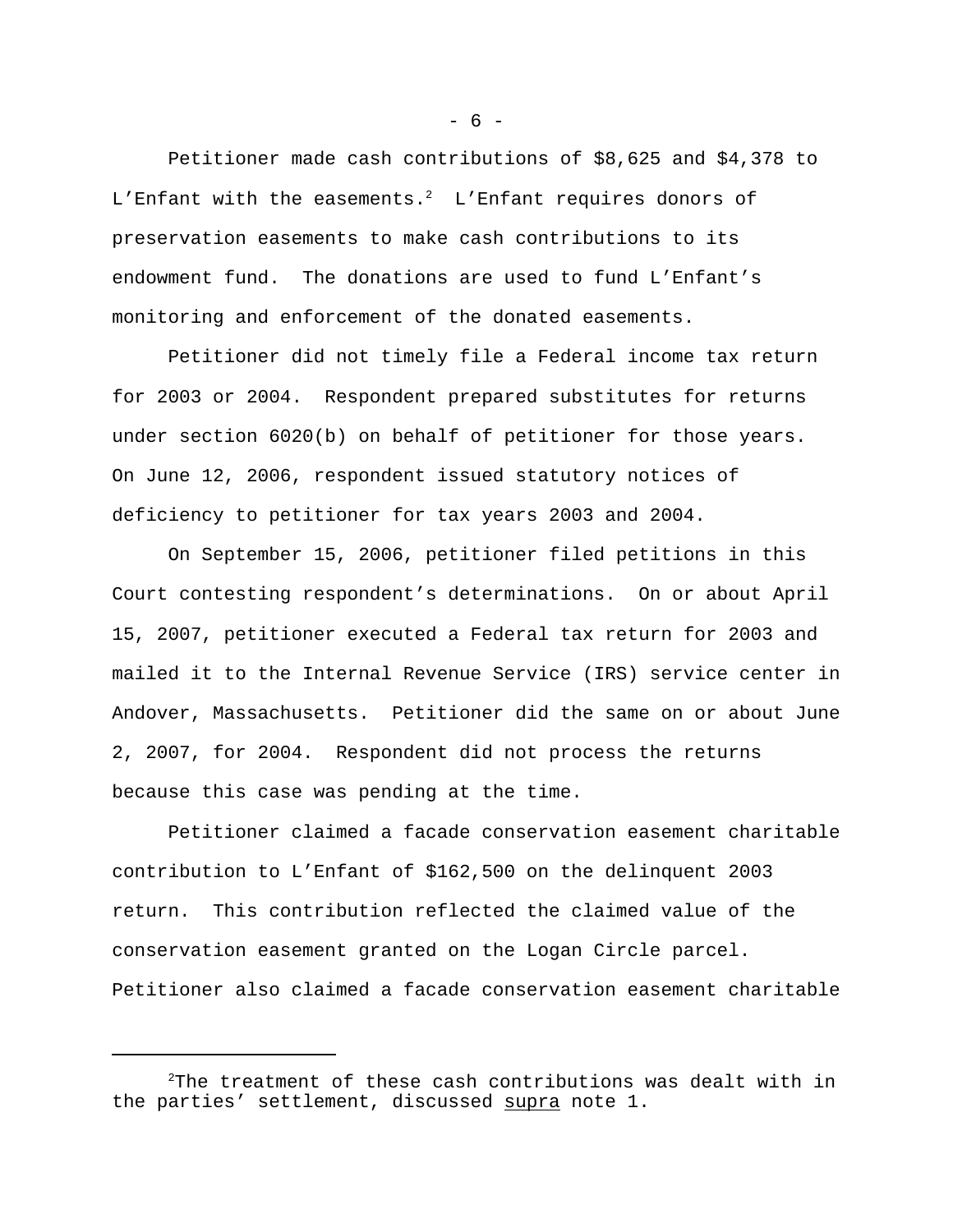contribution to L'Enfant of \$93,000 on the delinquent 2004 return. This contribution reflected the claimed value of the conservation easement granted on the Vermont Avenue parcel.

A trial was held on June 25, 2008, in Washington, D.C. The only issue of fact in dispute was the values of the claimed conservation easements. Petitioner produced two fact witnesses, while respondent produced one. Both parties introduced expert reports valuating the contributions.

#### OPINION

## I. Burden of Proof

The Commissioner's determinations in a notice of deficiency are presumed correct, and the taxpayer bears the burden of proving, by a preponderance of the evidence, that these determinations are incorrect. Rule  $142(a)(1)$ ; Welch v. Helvering, 290 U.S. 111, 115 (1933). Tax deductions are a matter of legislative grace, and a taxpayer has the burden of proving that he is entitled to the deductions claimed. Rule  $142(a)(1)$ ; INDOPCO, Inc. v. Commissioner, 503 U.S. 79, 84 (1992); New Colonial Ice Co. v. Helvering, 292 U.S. 435, 440 (1934). The burden of proof on factual issues that affect a taxpayer's liability for tax may be shifted to the Commissioner where the "taxpayer introduces credible evidence with respect to \* \* \* such issue." Sec. 7491(a)(1). Petitioner does not claim that the burden shifts to respondent under section 7491(a). In any event,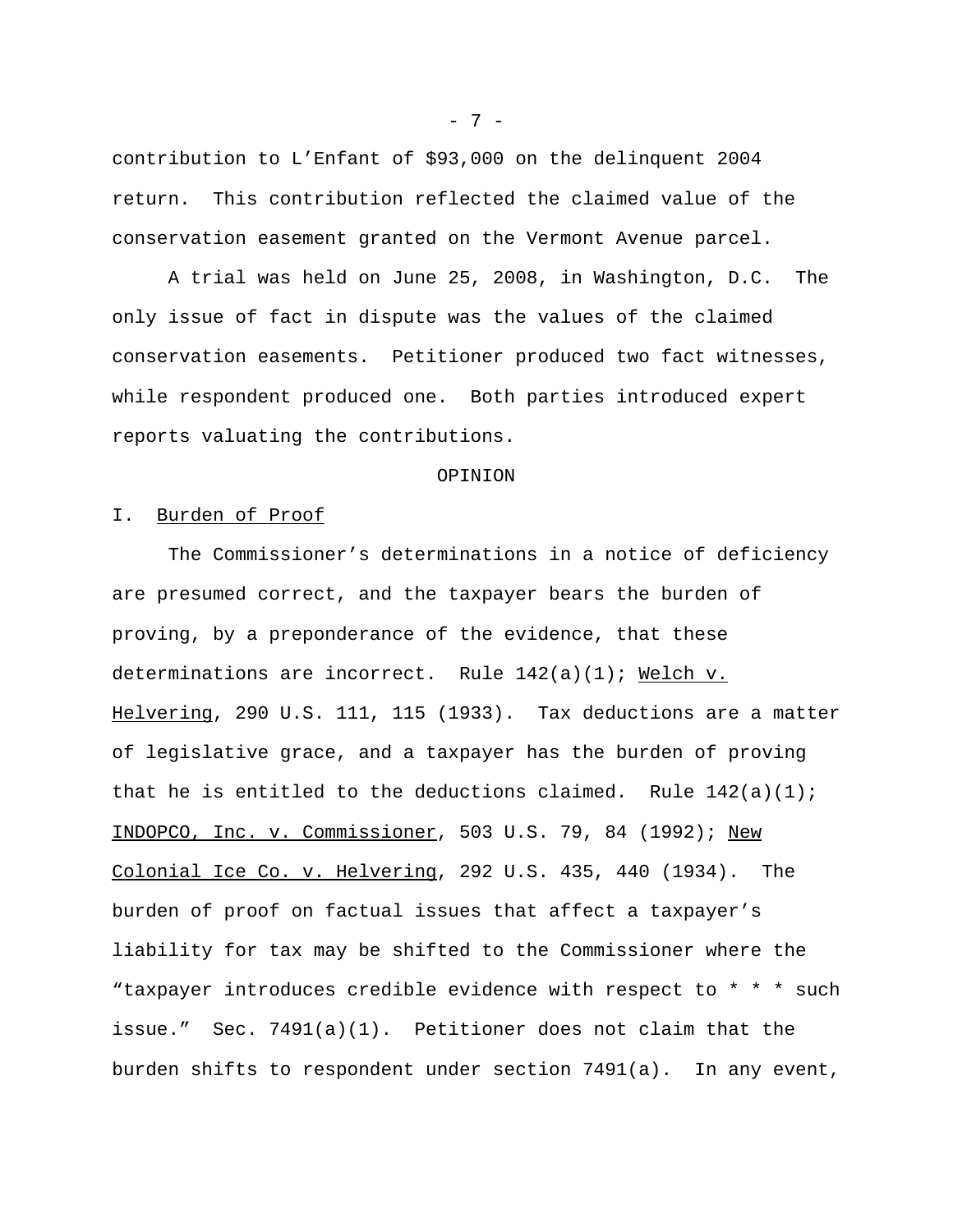petitioner has failed to establish that she has satisfied the requirements of section 7491(a)(2). On the record before us, we find that the burden of proof does not shift to respondent under section 7491(a).

Respondent does not argue that petitioner is not entitled to a charitable contribution deduction because she filed delinquent returns. Instead, respondent puts forth the following alternative arguments in support of his contention that petitioner is not entitled for either year to a charitable contribution deduction in any amount:

(1) That the easements granted to L'Enfant are not valid easements for purposes of section 170;

(2) that even if we find the easements valid, petitioner's appraisals are not qualified appraisals;

(3) that petitioner has not met her burden of proof because petitioner's appraisals are not credible.

We will take each argument in turn.

# II. Charitable Contribution Deductions in General

Section 170(a)(1) provides that there shall be allowable as a deduction any charitable contribution, payment of which is made within the taxable year. Section  $170(a)(1)$  further provides that a charitable contribution shall be allowable as a deduction only if verified under regulations prescribed by the secretary.

 $- 8 -$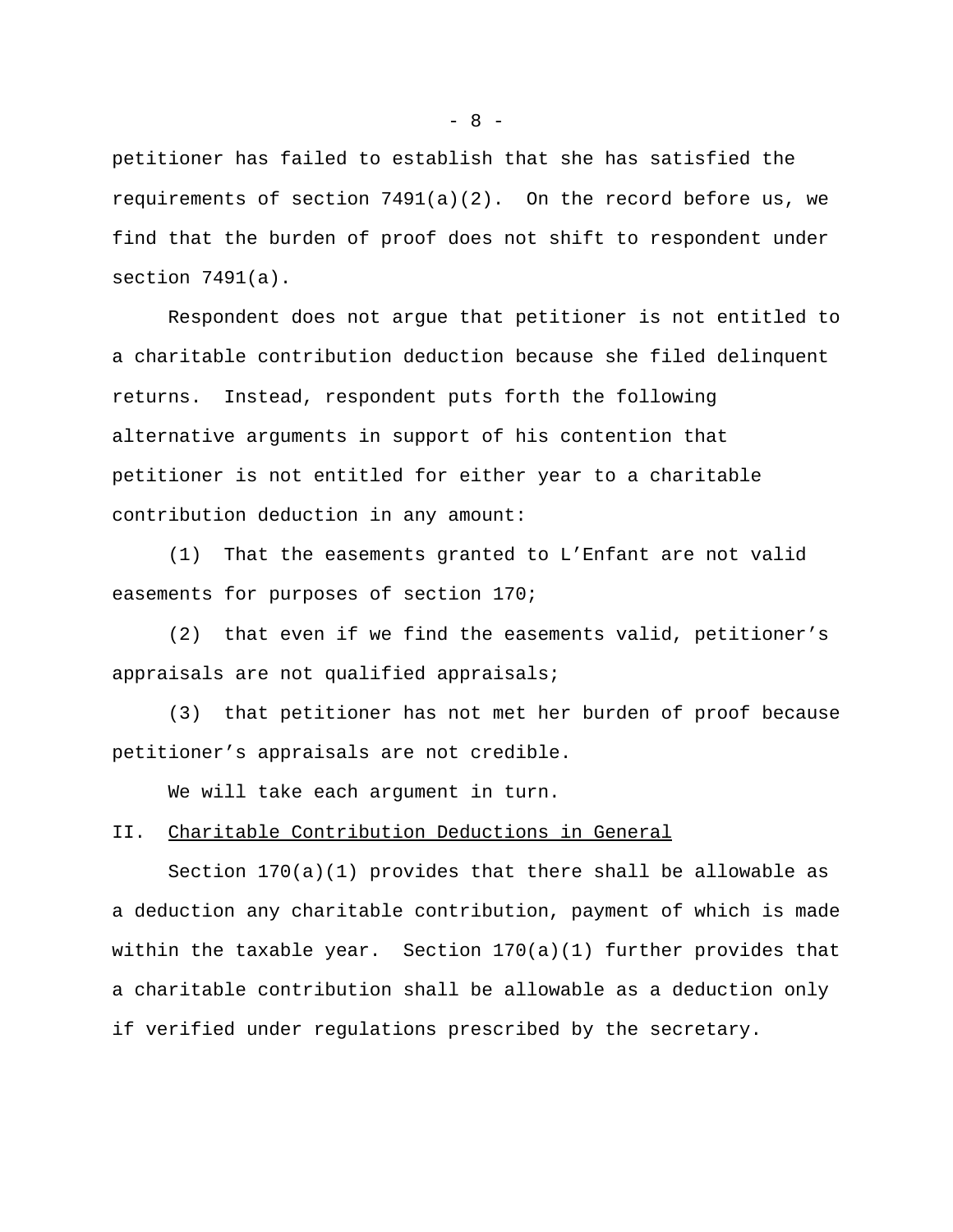Generally, section  $170(f)(3)$  does not permit a deduction for a charitable gift of property consisting of less than the donor's entire interest in that property. Section  $170(f)(3)(B)(iii)$ , however, provides an exception to this general rule in the case of a "qualified conservation contribution." Section  $170(h)(1)$ provides that a contribution of real property may constitute a qualified conservation contribution if the real property is a "qualified real property interest," the donee is a qualified organization, and the contribution is "exclusively for conservation purposes." All three requirements must be met for a donation to qualify as a qualified conservation contribution.

Section  $170(h)(2)(C)$  provides that for purposes of section 170(h), the term "qualified real property interest" means "a restriction (granted in perpetuity) on the use which may be made of the real property." A restriction granted in perpetuity on the use of the property must be based upon legally enforceable restrictions that will prevent uses of the retained interest in the property that are inconsistent with the conservation purposes of the contribution. See sec. 1.170A-14(g)(1), Income Tax Regs.

Section  $170(h)(4)(A)(iv)$  provides in pertinent part that for purposes of section 170(h), the term "conservation purpose" means the preservation of an historically important land area or a certified historic structure. Section 1.170A-14(d)(5), Income Tax Regs., provides that when restrictions to preserve a building

- 9 -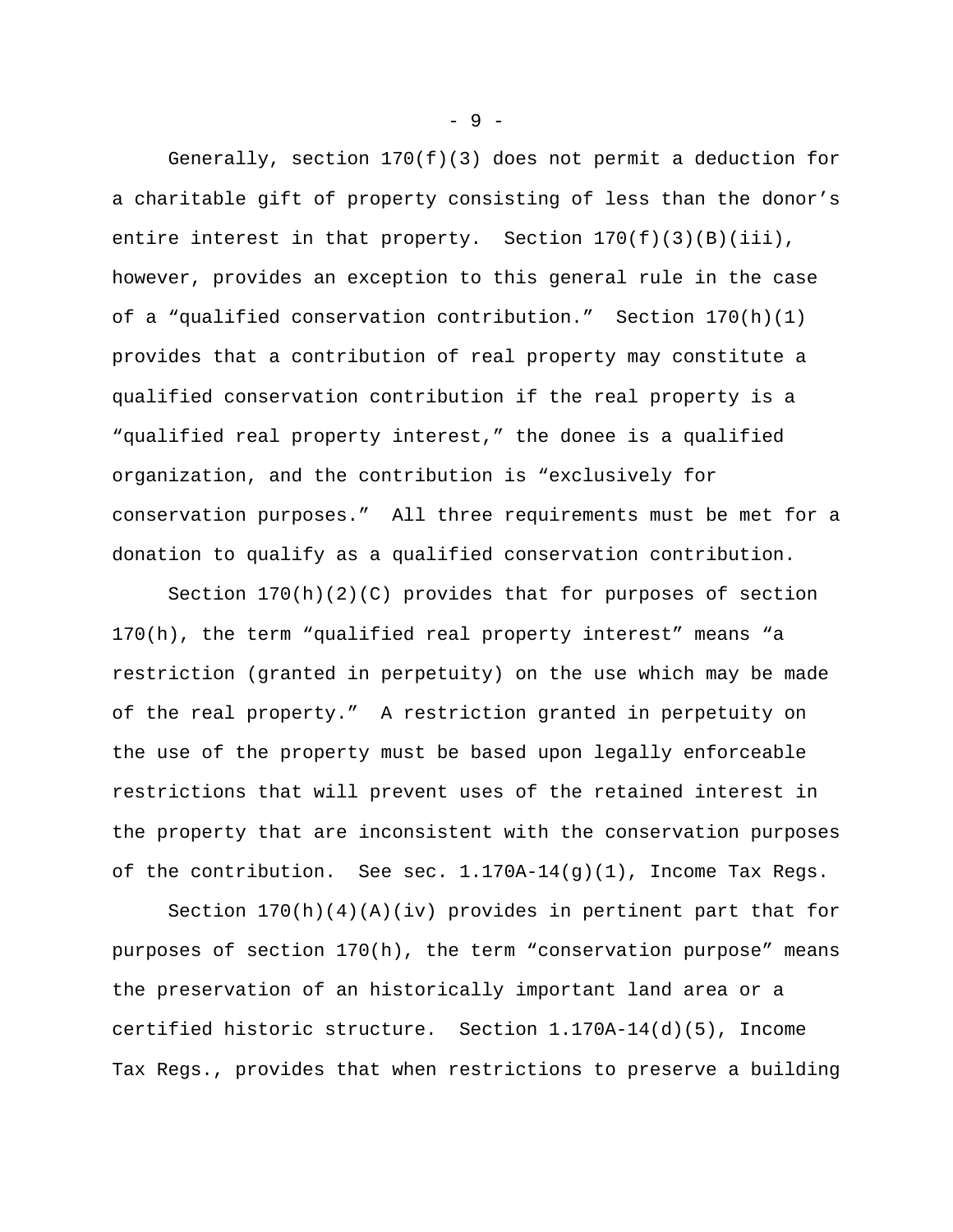within a registered historic district permit future development on the site, a deduction will be allowed under section 170 only if the terms of the restriction require that such development conform with appropriate local, State, or Federal standards for construction or rehabilitation within that historic district. A contribution shall not be treated as exclusively for conservation purposes unless the conservation purpose is protected in perpetuity. See sec. 170(h)(5)(A).

Respondent argues that petitioner is not entitled to deductions because the purpose of the easements does not meet the requirements of section 170(h)(4) and (5)(A). First, respondent argues that no conservation purpose described in section 170(h)(4) has been met because L'Enfant: (1) Can consent to changes in the facades, even if they are contrary to the conservation purposes of the easements and (2) has the right not to exercise any of its obligations under the easements. Second, respondent contends that the requirements of section 1.170A-14(g), Income Tax Regs., have not been met because the restrictions in the easements allow L'Enfant to consent to changes in the facades.

Third, respondent argues that petitioner is not entitled to deductions because the subordination requirements of section 1.170A-14(g)(2), Income Tax Regs., were not satisfied. Respondent contends that these requirements were not met because

 $- 10 -$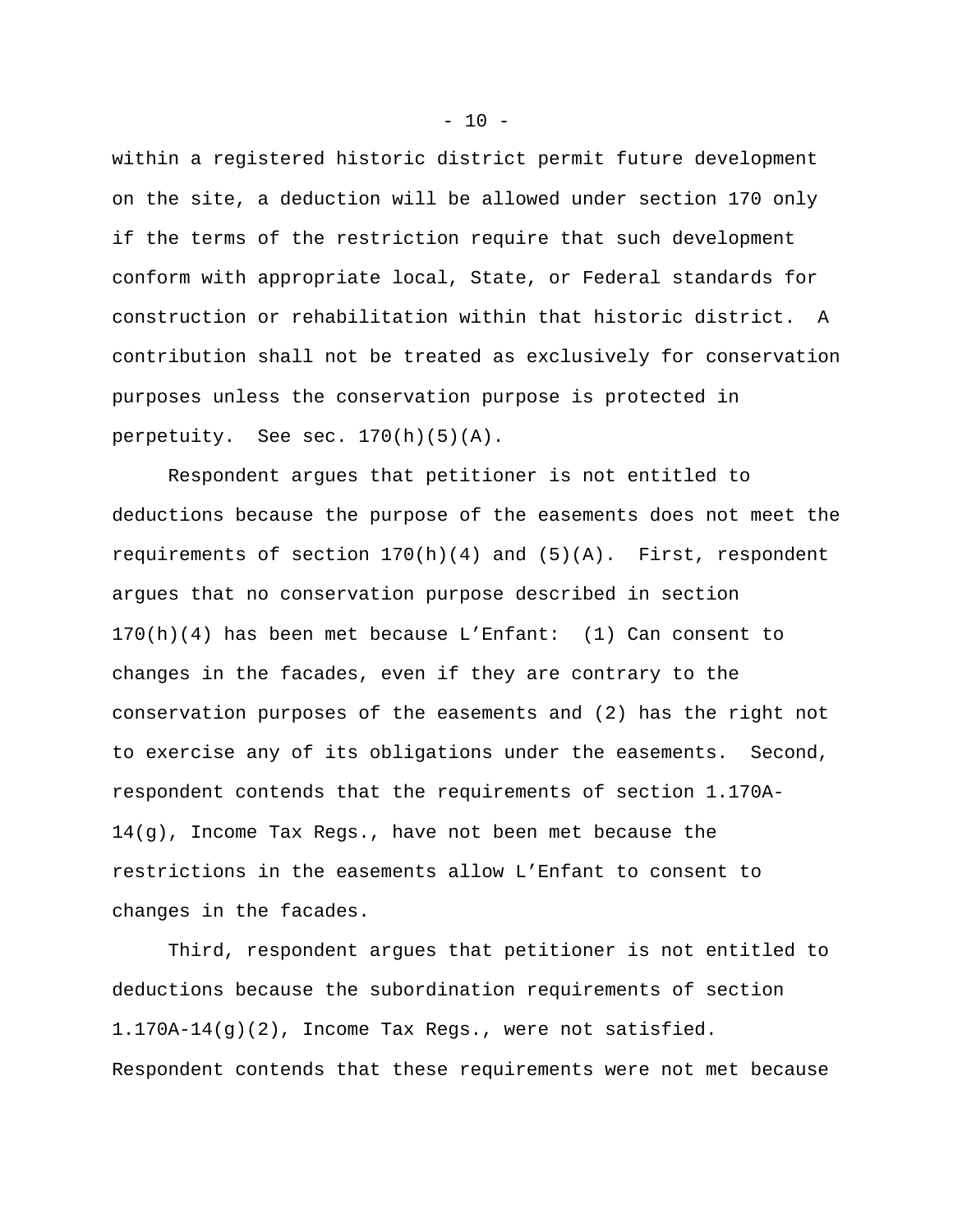the easements were not granted in perpetuity. As discussed above, the properties at issue were subject to mortgages. Respondent argues that although the mortgage holders of the properties signed acknowledgments of easements, the documents do not expressly identify the easements at issue and do not subordinate the holders' interests to L'Enfant's interests in the properties. Therefore, respondent argues, the subordination requirements of section 1.170A-14(g)(2), Income Tax Regs., have not been met.

Petitioner disputes respondent's contentions and argues that the easements are valid conservation easements. Petitioner argues that the facade easements are qualified real property interests, that L'Enfant is a qualified organization, and that the easements were granted exclusively for conservation purposes.

We agree with petitioner that the easements granted to L'Enfant are valid conservation easements. Although the grants do allow L'Enfant to consent to changes to the properties, the grants require any rehabilitative work or new construction on the facades to comply with the requirements of all applicable Federal, State, and local government laws and regulations. Section 1.170A-14(d)(5), Income Tax Regs., specifically allows a donation to satisfy the conservation purposes test even if future development is allowed, as long as that future development is subject to local, State, and Federal laws and regulations.

 $- 11 -$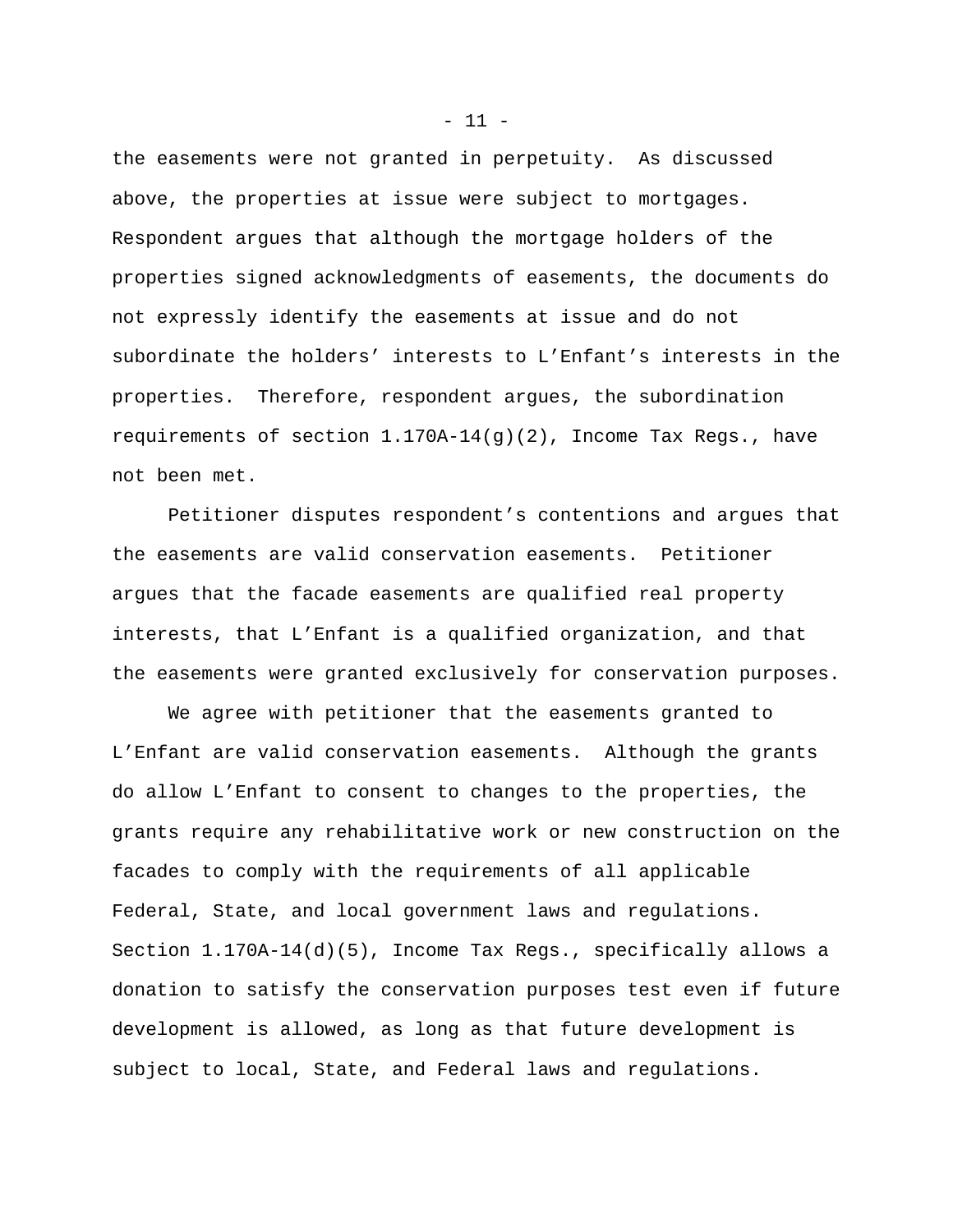Further, the subordination rights of section 1.170A- $14(q)(2)$ , Income Tax Regs., have been met. Both deeds contain paragraphs explicitly indicating that the properties were currently securing mortgages to National City Mortgage and Countrywide Home Loans. Those paragraphs provided in pertinent part that the lenders "[subordinate] their rights in the Property to the right of the Grantee, its successors or assigns, to enforce the conservation purposes of this easement in perpetuity".

As discussed above, the Logan Circle parcel was subject to two mortgages while the Vermont Avenue parcel was subject to one mortgage. Both the Logan Circle and Vermont Avenue deeds contained sections titled "Lender Acknowledgments - Conservation Easements" from the banks holding mortgages on both properties. Respondent's contention that the documents did not expressly identify the easements is not persuasive; the deeds included a document titled "Exhibit A", which provided descriptions of the respective parcels.

In sum, the easements were valid conservation easements. Accordingly, we move on to respondent's alternative arguments.

# III. Substantiation of Charitable Contributions

The obligation to substantiate a claimed charitable contribution is clear and unambiguous. Smith v. Commissioner, T.C. Memo. 2007-368; Blair v. Commissioner, T.C. Memo. 1988-581.

 $- 12 -$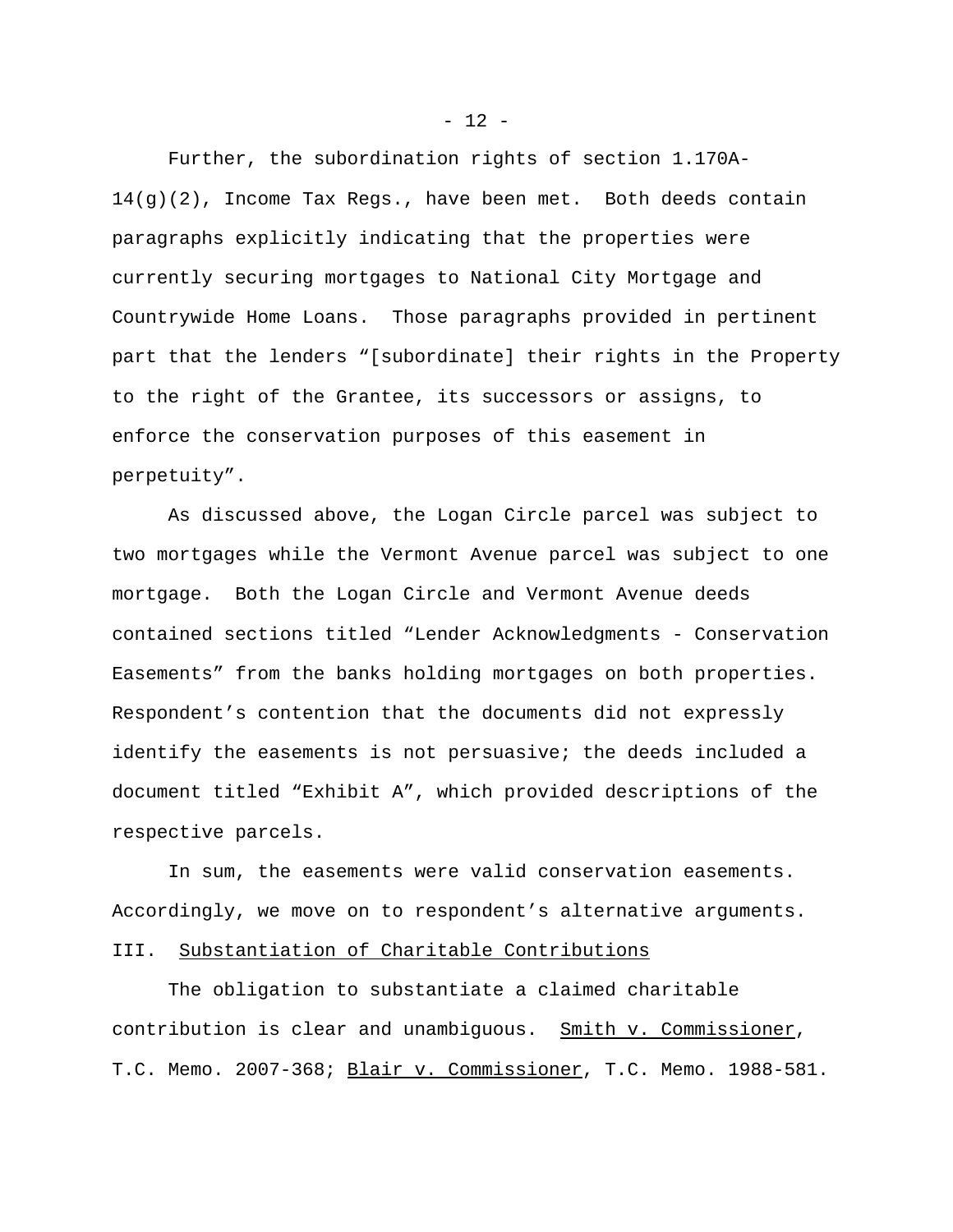No deduction is allowed for a contribution in excess of \$5,000 unless the taxpayer meets the substantiation requirements of section  $1.170A-13(c)(2)$ , Income Tax Regs. Todd v. Commissioner, 118 T.C. 334, 340 (2002); sec.  $1.170A-13(c)(1)(i)$ , Income Tax Regs. Section  $1.170A-13(c)(2)(i)$ , Income Tax Regs., provides that a taxpayer must generally comply with three requirements:

(A) Obtain a qualified appraisal (as defined in paragraph (c)(3) of this section) for such property contributed. If the contributed property is a partial interest, the appraisal shall be of the partial interest.

(B) Attach a fully completed appraisal summary (as defined in paragraph  $(c)(4)$  of this section) to the tax return (or, in the case of a donor that is a partnership or S corporation, the information return) on which the deduction for the contribution is first claimed (or reported) by the donor.

(C) Maintain records containing the information required by paragraph  $(b)(2)(ii)$  of this section.

Additionally, section 170(f)(8)(A) provides that a taxpayer must obtain a contemporaneous written acknowledgment from the donee organization for contributions of \$250 or more. Section 170(f)(8)(B) provides that this acknowledgment must include the amount of cash and a description of any property other than cash along with certain information about any goods or services provided by the donee. Section 170(f)(8)(C) provides that this acknowledgment must be obtained by the earlier of the date the return is filed or its due date.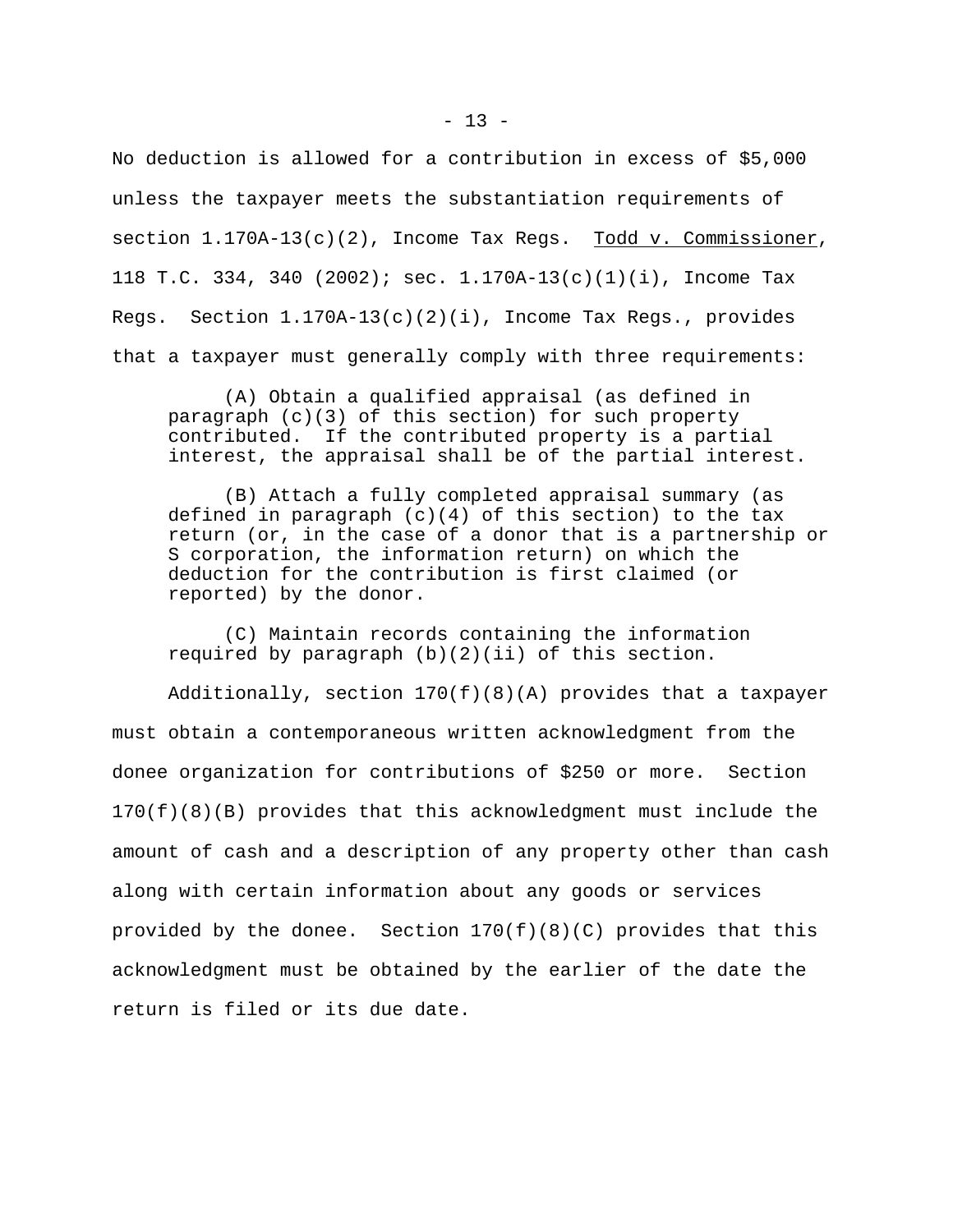Section  $1.170A-13(c)(3)(i)$  and (ii), Income Tax Reqs.,

contains the specific requirements that a "qualified appraisal"

must meet, as summarized below:

(A) Be made not earlier than 60 days before the date of the contribution nor later than the due date of the return, including extensions, on which a deduction is first claimed or reported;

(B) be prepared, signed, and dated by a qualified appraiser;

(C) contain the name, address, identifying number, and qualifications of the qualified appraiser;

(D) contain a statement that it was prepared for income tax purposes;

(E) contain a description of the property in sufficient detail for a person who is not generally familiar with the type of property to ascertain that the property that was appraised is the property that was contributed;

(F) include the terms of any agreement of understanding entered into or expected to be entered into by or on behalf of the donor or donee that relates to the use, sale, or other disposition of the property, including an agreement that restricts temporarily or permanently a donee's right to dispose of the property;

(G) show the date on which the property was contributed;

(H) show the fair market value of the property on the date of contribution;

(I) show the method of valuation and the specific bases for the valuation; and

(J) show the date on which the appraisal was made.

In Bond v. Commissioner, 100 T.C. 32, 41 (1993), this Court considered whether certain aspects of the above-referenced regulations were mandatory or directory and whether the taxpayer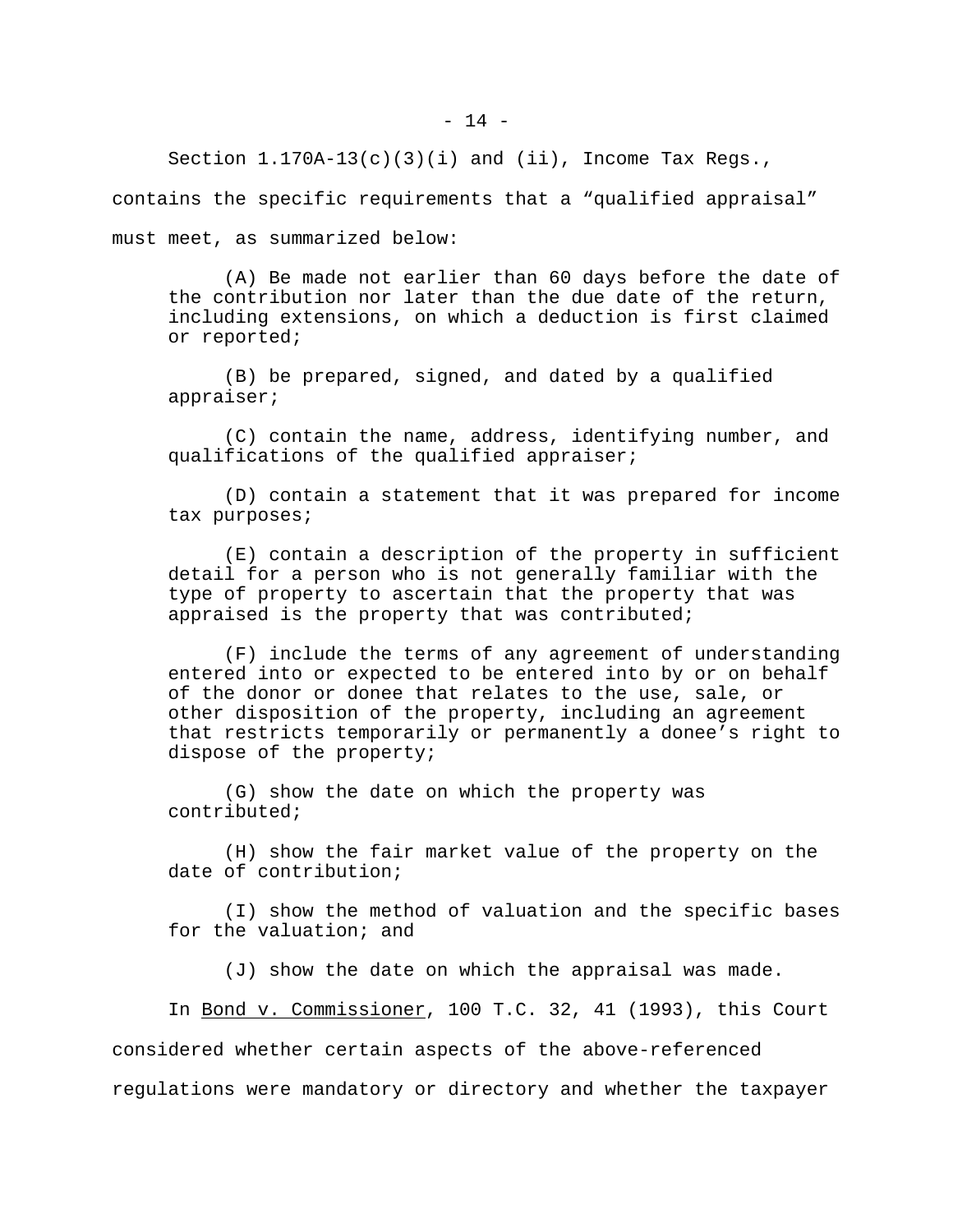in that case had substantially complied so as to be entitled to a charitable contribution deduction.<sup>3</sup> This Court found the requirements to be directory rather than mandatory, id., and found the taxpayers to have substantially complied with the qualified appraisal requirements because substantially all of the information required had been provided, except the qualifications of the appraiser on the Form 8283, Noncash Charitable Contributions, attached to the return.

In Hewitt v. Commissioner, 109 T.C. 258 (1997), affd. without published opinion 166 F.3d 332 (4th Cir. 1998), the taxpayers had claimed a charitable contribution deduction for a donation of shares of stock that was not publicly traded. The taxpayers, however, had not obtained qualified appraisals before filing their returns for the years at issue. The IRS disallowed a portion of the deduction because of the lack of a qualified appraisal. The taxpayers countered that they had substantially complied with the appraisal requirements and attempted to rely on Bond v. Commissioner, supra. We rejected the taxpayers' argument

 $3$ For charitable contributions made after June 3, 2004, Congress, in the American Jobs Creation Act of 2004, Pub. L. 108- 357, sec. 883, 118 Stat. 1631, which added sec. 170(f)(11), specifically codified the substantiation requirements and provided an exception where there is reasonable cause for failure to comply with the substantiation requirements for noncash charitable contributions. See Smith v. Commissioner, T.C. Memo. 2007-368. Petitioner granted both easements before June 3, 2004. Accordingly, the reasonable cause exception is not available to petitioner.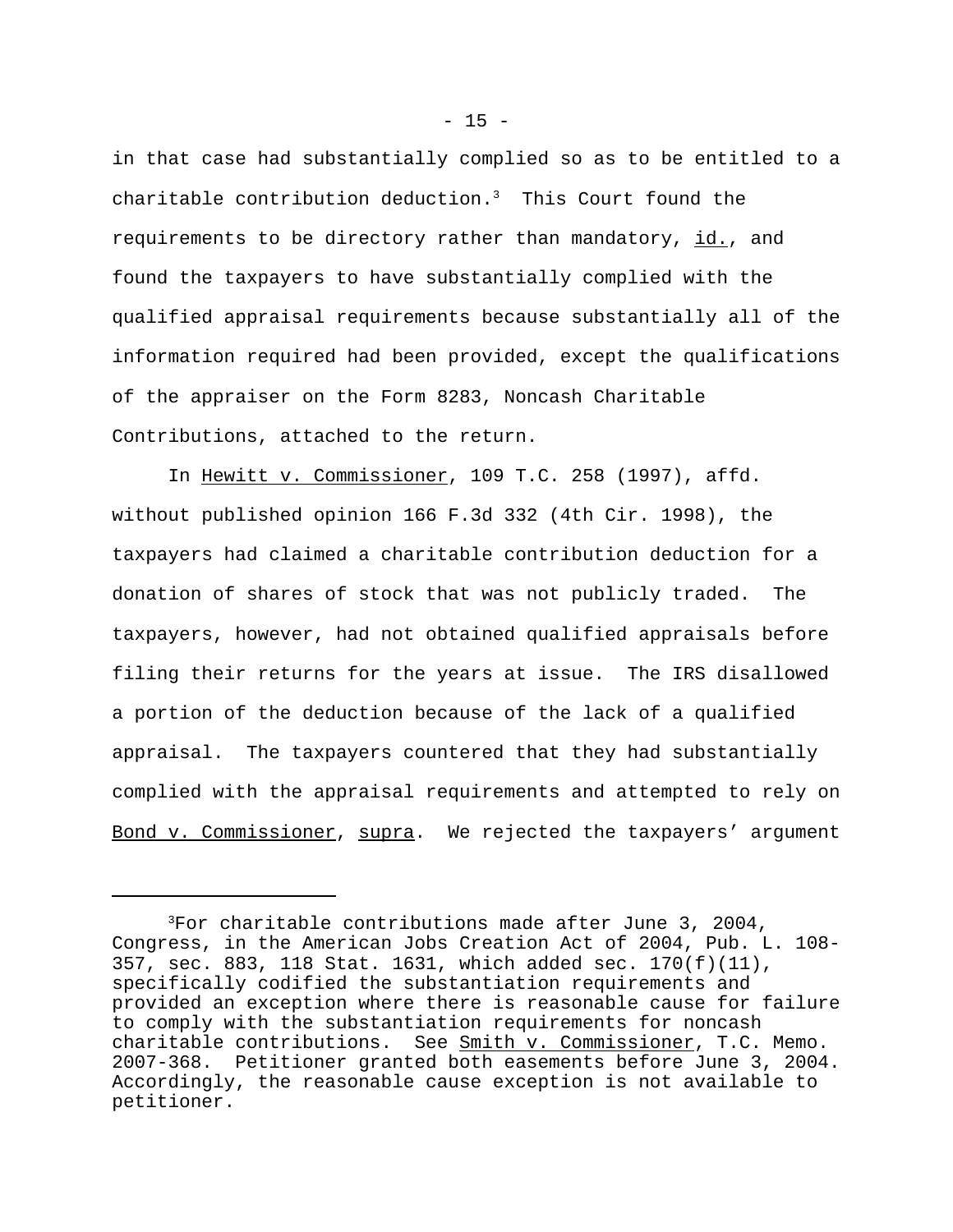because the taxpayers had not provided any of the information required by section 170 and the regulations thereunder.

Taken together, Bond and Hewitt "provide a standard by which we can consider whether [petitioner] provided sufficient information to permit respondent to evaluate \* \* \* [her] reported contributions, as intended by Congress." Smith v. Commissioner, T.C. Memo. 2007-368.

Respondent argues that petitioner is not entitled to a deduction because she failed to comply with the reporting requirements of section 170 and the underlying regulations. As discussed above, section 170(a)(1) provides that a charitable contribution is allowable as a deduction only if verified under regulations prescribed by the Secretary. See also Hewitt v. Commissioner, supra at 261. Section  $170(f)(8)(A)$  provides that a taxpayer must obtain a contemporaneous written acknowledgment from the donee organization for contributions of \$250 or more. Section  $170(f)(8)(B)$  provides that this acknowledgment must include the amount of cash and a description of any property other than cash along with certain information about any goods or services provided by the donee. Section  $170(f)(8)(C)$  provides that this acknowledgment must be obtained by the earlier of the date the return is filed or its due date. The deeds themselves satisfy the requirements of section  $170(f)(8)(A)$  and  $(B)$ , as they are signed by a representative of L'Enfant, are contemporaneous

 $- 16 -$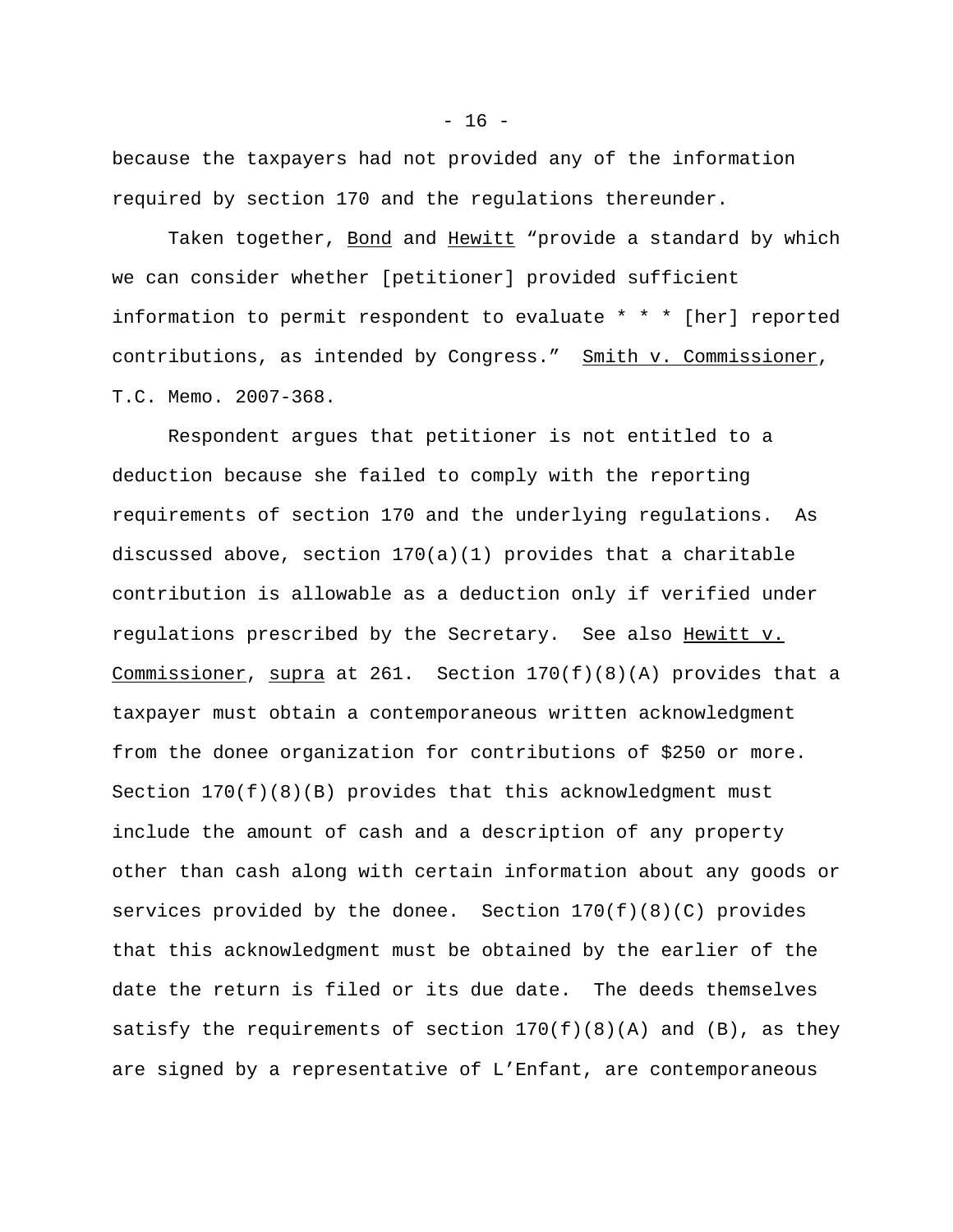with the donation of the easements, and describe the properties donated. The deeds were also obtained before petitioner's returns were due.

Respondent argues that the appraisals petitioner relies on are not qualified appraisals as defined in section 1.170A- $13(c)(3)$ , Income Tax Regs., because they: (1) Fail to adequately describe the properties contributed; (2) fail to accurately identify the method of valuation used to determine the fair market value of the contributed easements or to adequately describe the specific basis for valuation; (3) do not include a statement that the appraisals were prepared for income tax purposes; and (4) do not provide the dates of the contributions.

Petitioner argues, however, that the appraisals meet the requirements of a qualified appraisal, and that even if the appraisals do not satisfy all of the requirements of a qualified appraisal, petitioner has substantially complied with those requirements.

The appraisals petitioner obtained are qualified appraisals. The appraisals adequately describe the parcels of land owned by petitioner and the structures built thereon. The appraisals also contain lengthy discussions of historic preservation easements in general. In addition, the appraisals contain statistics gathered by L'Enfant and the Capital Preservation Alliance that Mr. Donnelly took into account in preparing the appraisals. The

- 17 -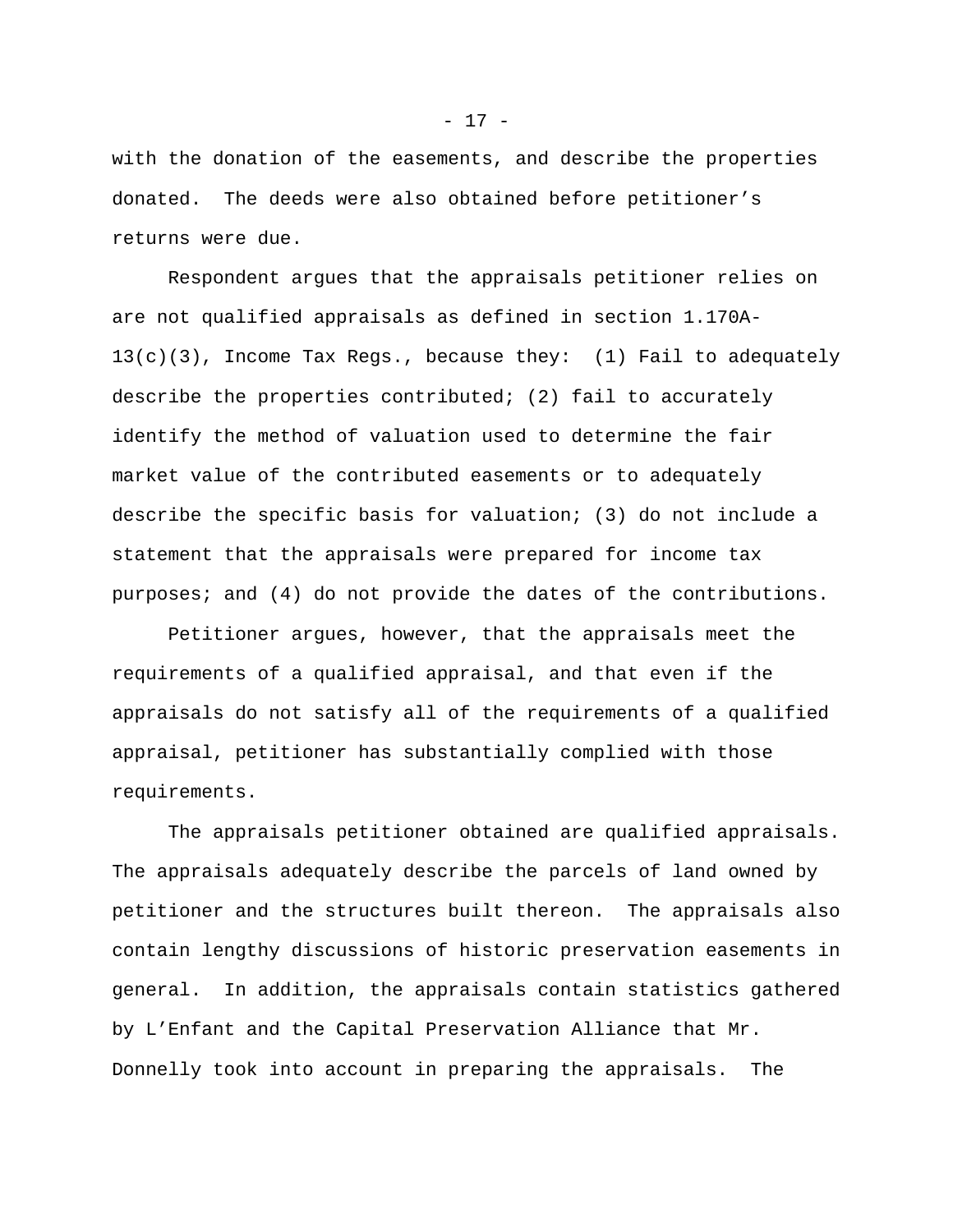appraisals likewise identify the method of valuation used and the basis for the valuations reached.

Although the appraisals did not contain an explicit statement that they were prepared for income tax purposes, the appraisals did contain statements that the owner of the parcels (petitioner) was contemplating donating conservation easements to L'Enfant. The appraisals also include discussions of IRS practice and cases of this Court concerning facade easements. The dates of contribution were likewise included on petitioner's tax returns. The Forms 8283 that petitioner included with her returns required an acknowledgment by the donee, L'Enfant. That acknowledgment required the donee to acknowledge the date that the contributed property was received.

Petitioner included all of the required information in the appraisals attached to her returns or on the face of the returns. Accordingly, petitioner has complied with the substantiation requirements of section 170.

# IV. Valuation of Conservation Easements

As we have stated previously, no established market exists for determining the fair market value of an easement. See Hilborn v. Commissioner, 85 T.C. 677, 688 (1985). The "before and after" approach has been used on numerous occasions to determine the fair market values of restrictive easements with respect to which charitable contribution deductions are claimed.

 $- 18 -$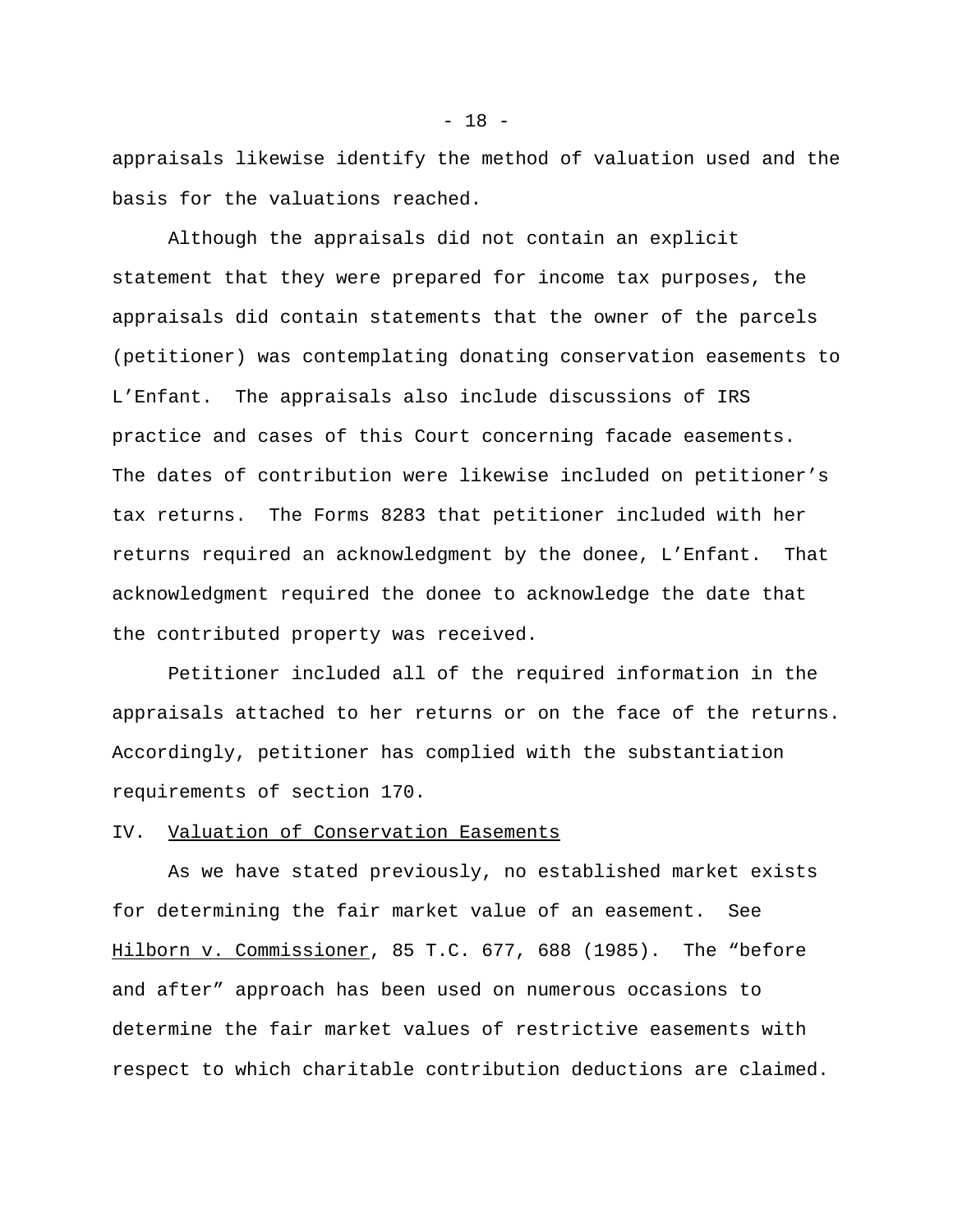See, e.g., Hilborn v. Commissioner, supra; Griffin v. Commissioner, T.C. Memo. 1989-130, affd. 911 F.2d 1124 (5th Cir. 1990); Stotler v. Commissioner, T.C. Memo. 1987-275.

The "before" value of the property generally reflects the highest and best use of the property in its condition just before the donation of the easement. Hilborn v. Commissioner, supra at 689. The highest and best use of the property in its "before" condition takes into account the manner by which the property likely would have been developed absent the easement. The evaluation of that likelihood also takes into account the effect of existing zoning or historic preservation laws that already restrict the property's development regardless of the existence of the restrictive easement.

Respondent argues that petitioner has failed to meet her burden of establishing the fair market values of the contributed properties. As discussed above, petitioner bears the burden of proving her entitlement to deductions.

Respondent argues that petitioner's reliance on the Donnelly & Son appraisals is not sufficient to meet her burden. Respondent argues that the appraisals do not set forth in detail the reasons for their conclusions, do not state the data relied upon by the appraisers, and do not explain the basis for the decision. Respondent further contends that Donnelly & Son did not use reliable principles or methods in determining the value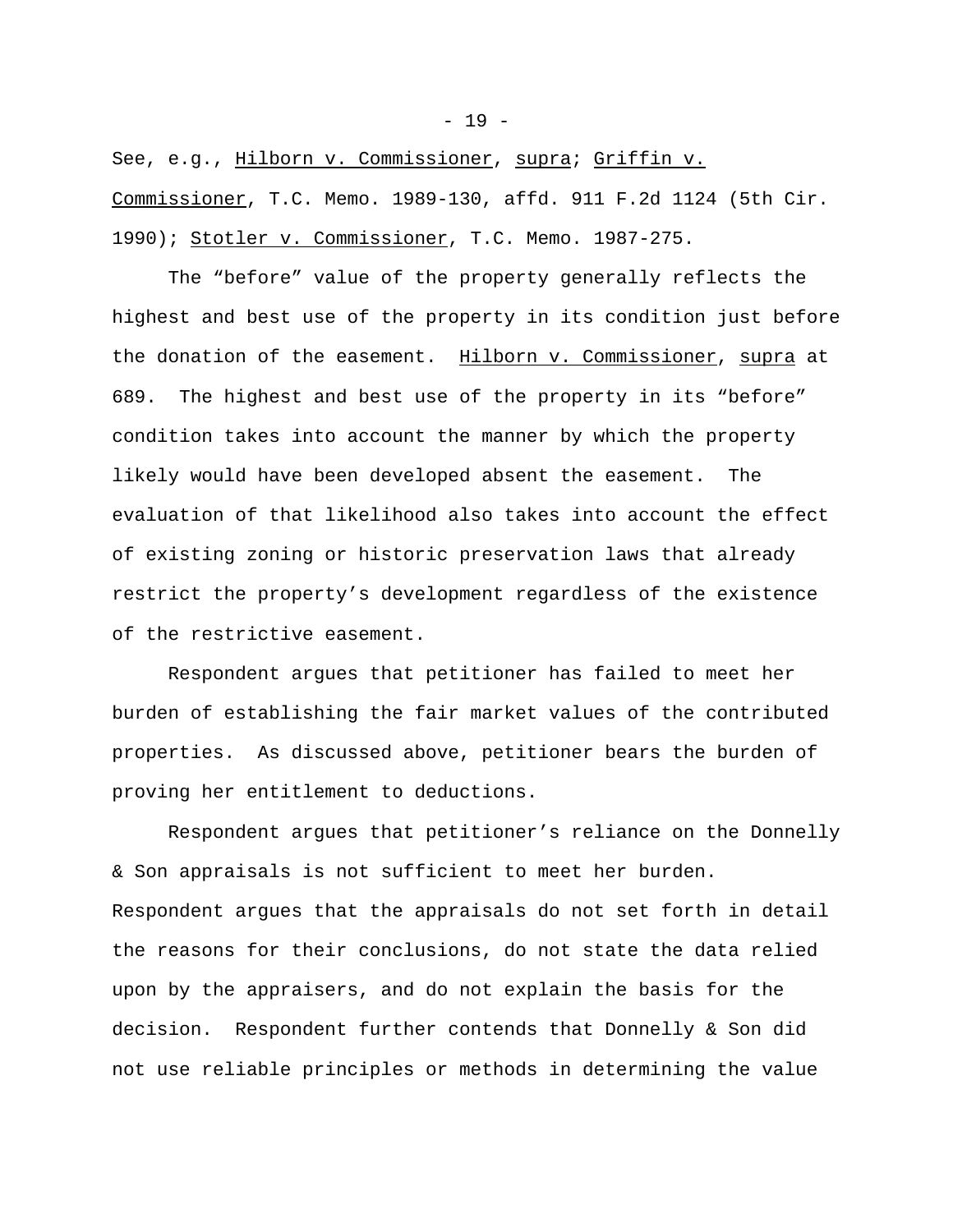of the properties donated and does not explain how the easements differ from District of Columbia rules and regulations governing the facades before donation.

Both petitioner and respondent submitted appraisals in support of their valuations. Respondent produced expert reports prepared by Peter A. Wolman (Mr. Wolman), a District of Columbia certified general real estate appraiser. Mr. Wolman is currently an IRS employee and has a degree in business administration from American University. Mr. Wolman has been a real estate appraiser since 1985 and has worked at the IRS since 2007. Respondent also presented testimony by David Maloney (Mr. Maloney), an employee with the District of Columbia Historic Preservation Office. Mr. Maloney is the manager of the District of Columbia's historical preservation program.

Both the Donnelly & Son appraisals and Mr. Wolman's expert reports valued the easements by applying the "before and after" sales test. The parties' reached similar "before" valuations. Petitioner valued the Logan Circle and Vermont Avenue parcels at \$1,250,000 and \$845,000, respectively. Respondent valued the Logan Circle and Vermont Avenue parcels at \$1,175,000 and \$860,000, respectively.

The difference in the "before" valuations of the Logan Circle parcel stems mainly from Mr. Donnelly's putting a premium on the Logan Circle parcel's view. The Logan Circle parcel

 $- 20 -$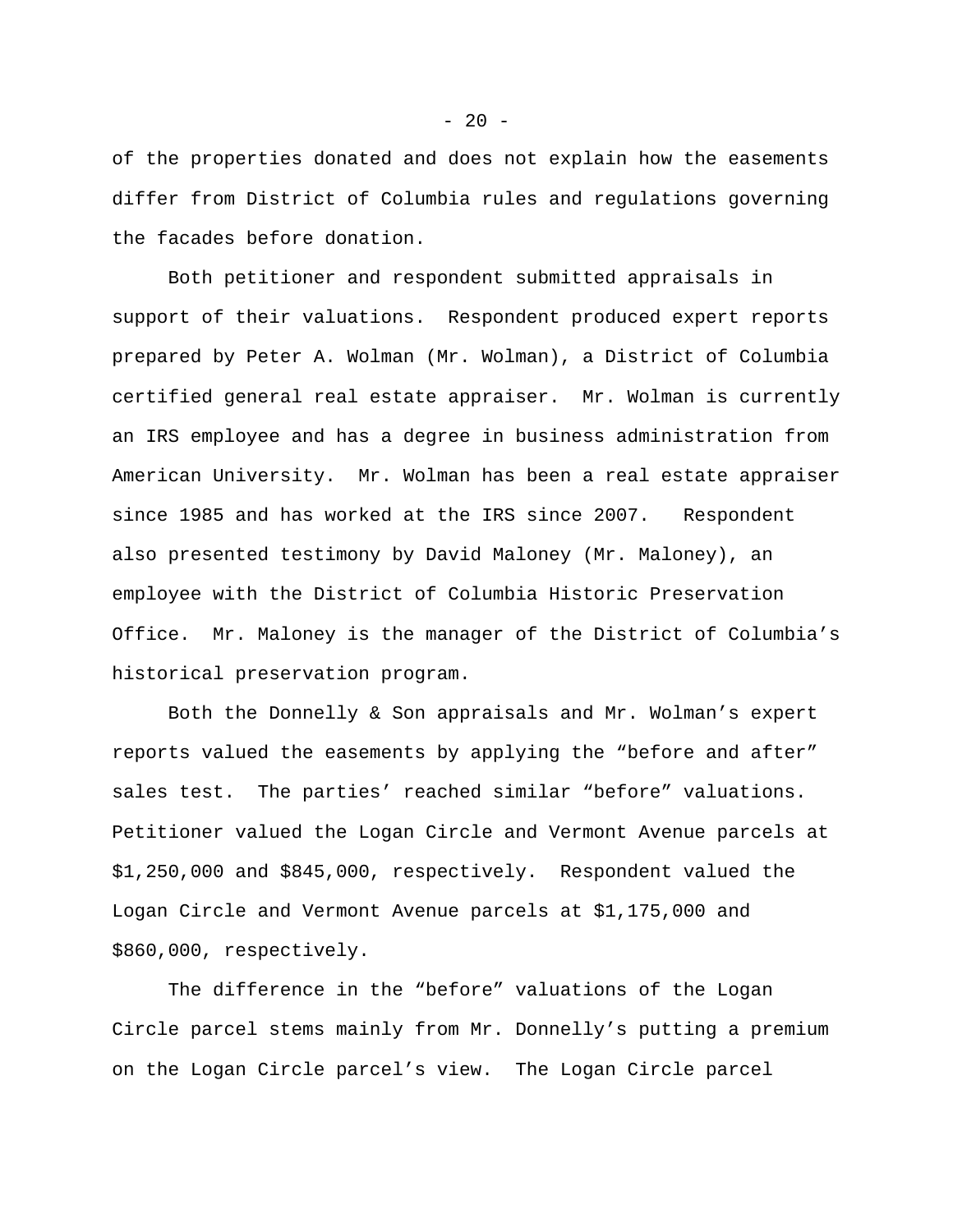borders Logan Circle Park. Because the view from the Logan Circle parcel is of Logan Circle Park, Mr. Donnelly increased his valuation by \$50,000 to account for the view. Respondent's expert reports indicate that Mr. Wolman's decision not to make an upward adjustment in value was based on conversations with real estate agents in the Logan Circle neighborhood to the effect that the view of Logan Circle Park would not affect the value of the Logan Circle parcel.

We find petitioner's "before" valuations to be reasonable and adopt them. Petitioner's appraisals were completed closer to when the easements were granted. Further, we found Mr. Donnelly's testimony credible that the Logan Circle parcel's view would be taken into account when determining the fair market value of the property. Before petitioner granted the easements, the Logan Circle and Vermont Avenue parcels had fair market values of \$1,250,000 and \$845,000, respectively.

The parties' disagreement concerns how the easements affect the fair market values of the properties. Petitioner's appraisals apply a 13-percent decline in value to the Logan Circle parcel and an 11-percent decline to the Vermont Avenue parcel.

Respondent's expert reports did not find any change in the fair market value of either property as a result of the granting of the easements. Mr. Wolman's report came to the conclusion

- 21 -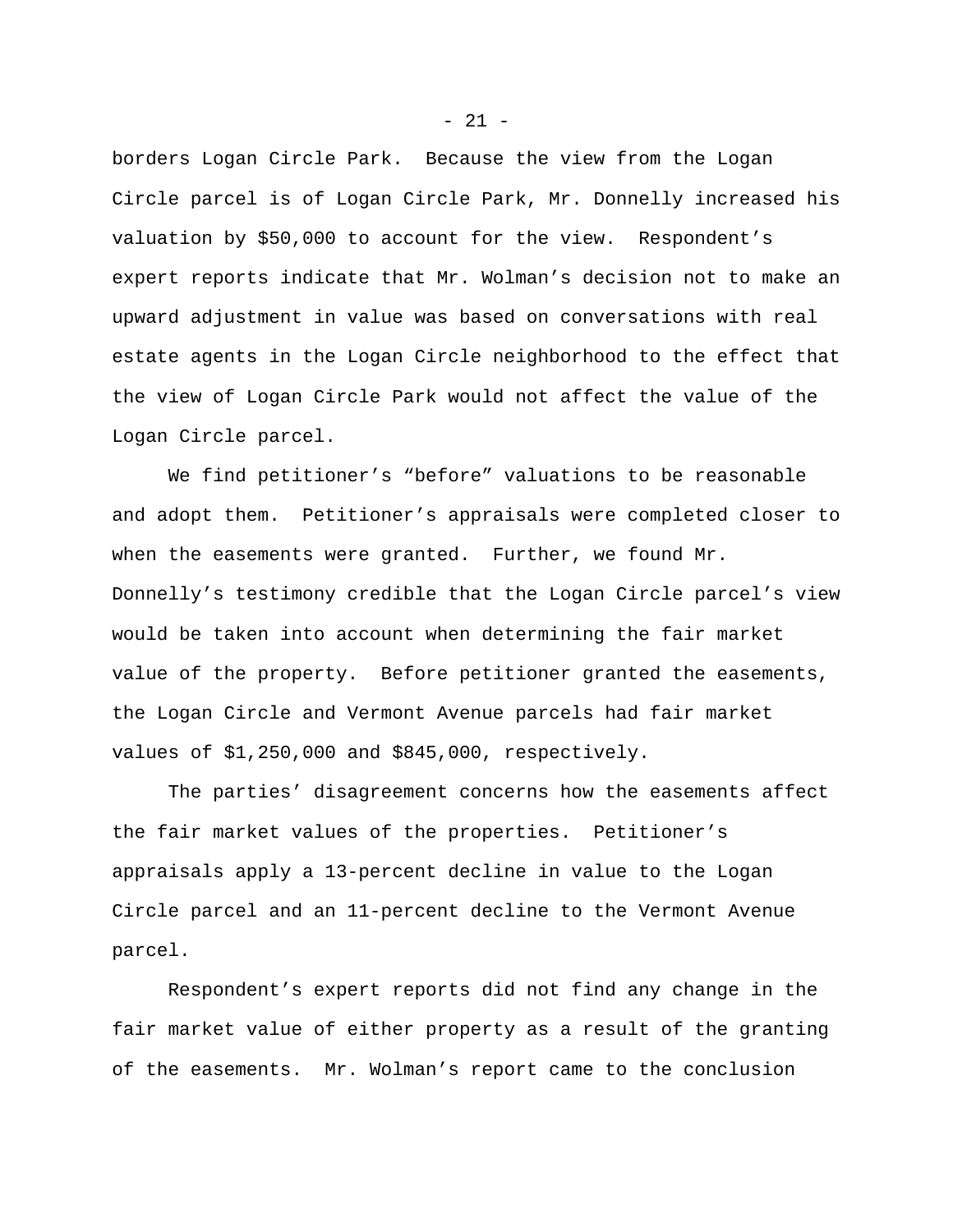that the properties' zoning, site, and improvements would not change as a result of the easements because the deeds prevented material alteration of the facades. Mr. Wolman also determined that the highest and best use of the parcels remained unchanged by the granting of the easements because before petitioner's grants, the parcels were already subject to Washington, D.C., historic preservation laws. Because the historic preservation laws already prevented any material changes to the facades or improvements on the properties, Mr. Wolman reasoned that the easements were superfluous and did not prevent anything not already covered by District of Columbia preservation laws.

We note, however, that respondent's expert reports also indicate that easements granted to L'Enfant did affect the sale prices of some of the "after" comparable properties. As discussed above, Mr. Wolman used comparable properties subject to easements granted to L'Enfant to calculate the "after" values of petitioner's properties. These properties all sold subject to easements. In researching the sales of one Logan Circlecomparable property and one Vermont Avenue-comparable property, respondent's expert learned that the sellers of those comparable properties had not disclosed the easements to the respective buyers. After disclosure of the easements, the sellers of the two comparable properties later agreed to credit the respective buyers \$10,000 to make up for the nondisclosure of the easements.

 $- 22 -$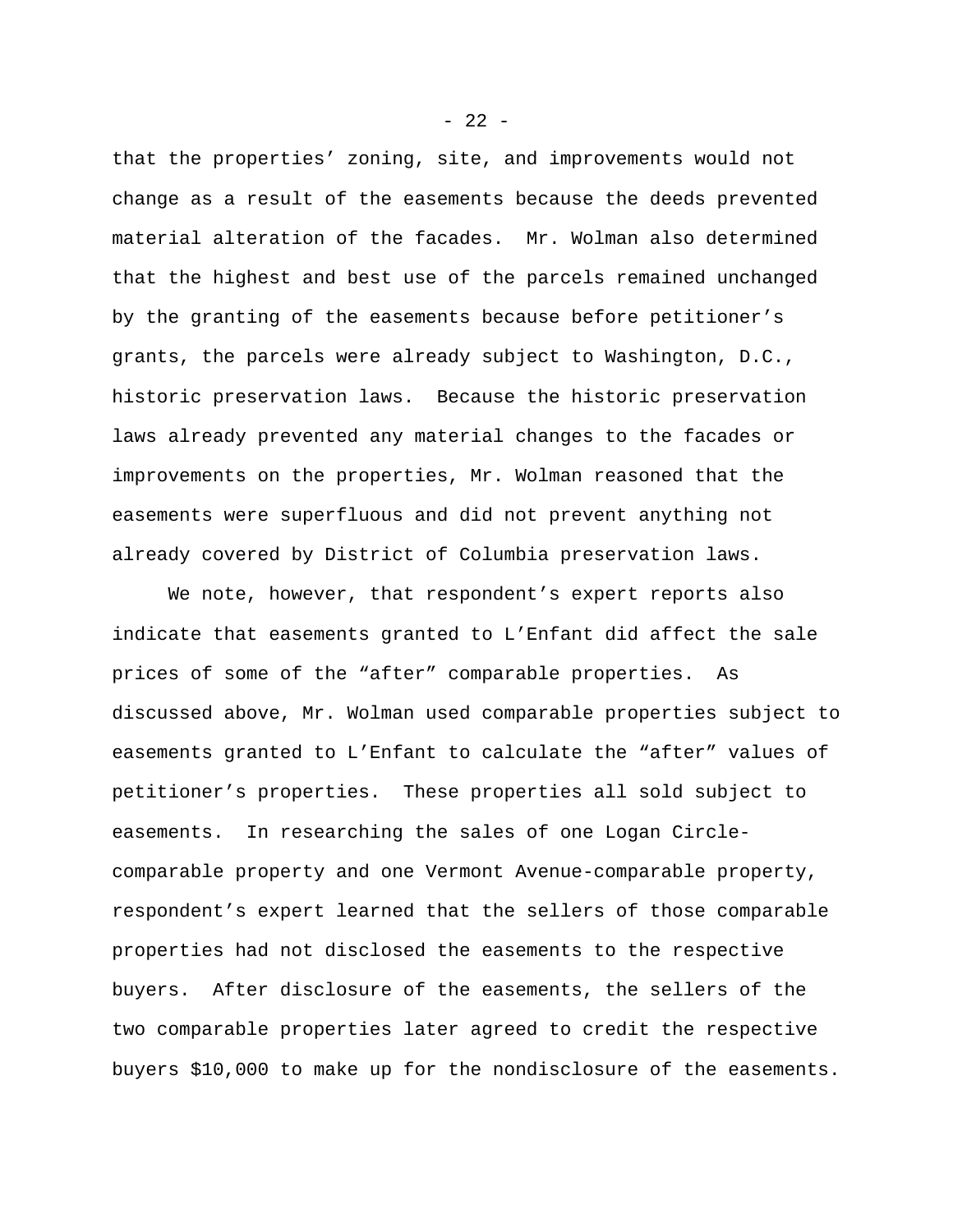After researching the comparable "after" properties, Mr. Wolman contacted the buying and selling agents who had taken part in the sales of those comparables. Mr. Wolman's report indicates that these agents informed him that the easements granted to L'Enfant did not affect the negotiated selling prices of the comparable properties and that the \$10,000 credits were simply to expedite the sales closings. Respondent points to this information in his expert reports as evidence that the easements did not affect the fair market values of petitioner's properties. Respondent lastly argues that petitioner is not entitled to any deductions because the easements simply duplicate requirements imposed by District of Columbia rules and regulations. Respondent points to testimony of Mr. Maloney that his office would have to issue permits before any changes could be made to petitioner's buildings' facades.

Petitioner disputes this contention and argues that L'Enfant does in fact impose certain financial obligations on donors that the District of Columbia does not. Petitioner points to testimony by Carol Goldman (Ms. Goldman), president of L'Enfant, for support. Ms. Goldman testified that L'Enfant regulates paint color, which the District of Columbia does not. Ms. Goldman also

 $- 23 -$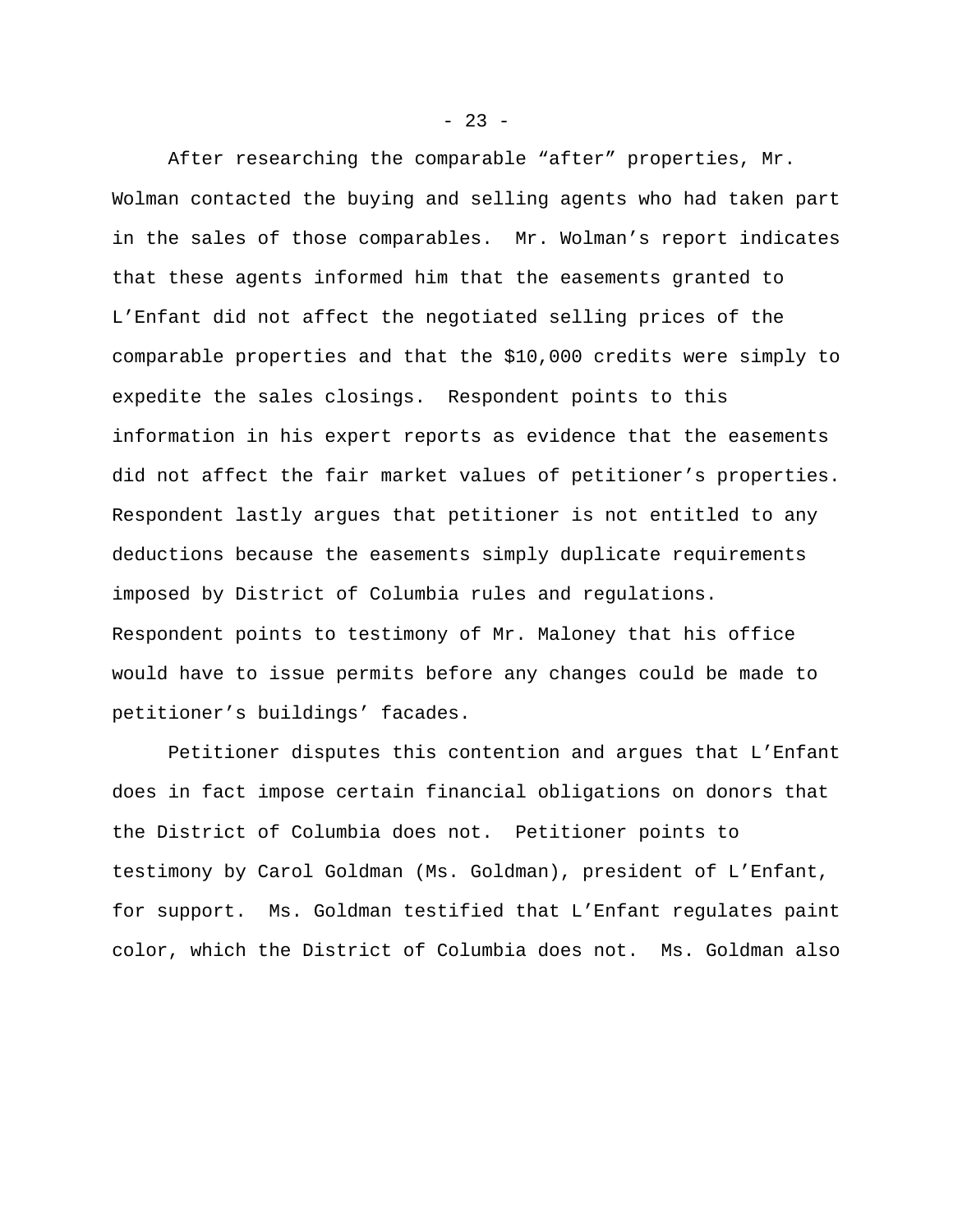testified that the District of Columbia allows certain repairs to covered homes that L'Enfant does not.<sup>4</sup>

Petitioner also focuses on the heightened enforcement of its easements by L'Enfant. Petitioner contends that because the District of Columbia lacks funding to enforce its own rules and regulations and because L'Enfant continually monitors its easements, the L'Enfant easements increase petitioner's burdens even though the restrictions are similar.

We agree with petitioner that the easements granted do affect the fair market values of the subject properties. However, we do not agree with the amounts of the charitable contribution deductions petitioner claimed. While we are inclined generally to accept the more persuasive expert valuation amongst those proffered, we are not required to accept that valuation in its entirety. See Symington v. Commissioner, 87 T.C. 892, 902 (1986); Buffalo Tool & Die Manufacturing Co. v. Commissioner, 74 T.C. 441, 452 (1980). Although we adopt petitioner's "before" valuations, we have considered the expert reports and testimony and find that the easements resulted in

 $- 24 -$ 

<sup>4</sup>Ms. Goldman provided as an example a brick-exterior home for which L'Enfant holds an easement. A common problem with older brick homes is degradation in the exterior. The District of Columbia often allows a homeowner to simply patch the masonry as problems develop. However, too much patching can ultimately lead to a need to paint the house. Ms. Goldman testified that L'Enfant does not allow patching but instead requires the entire home to be "re-tucked", a more expensive process.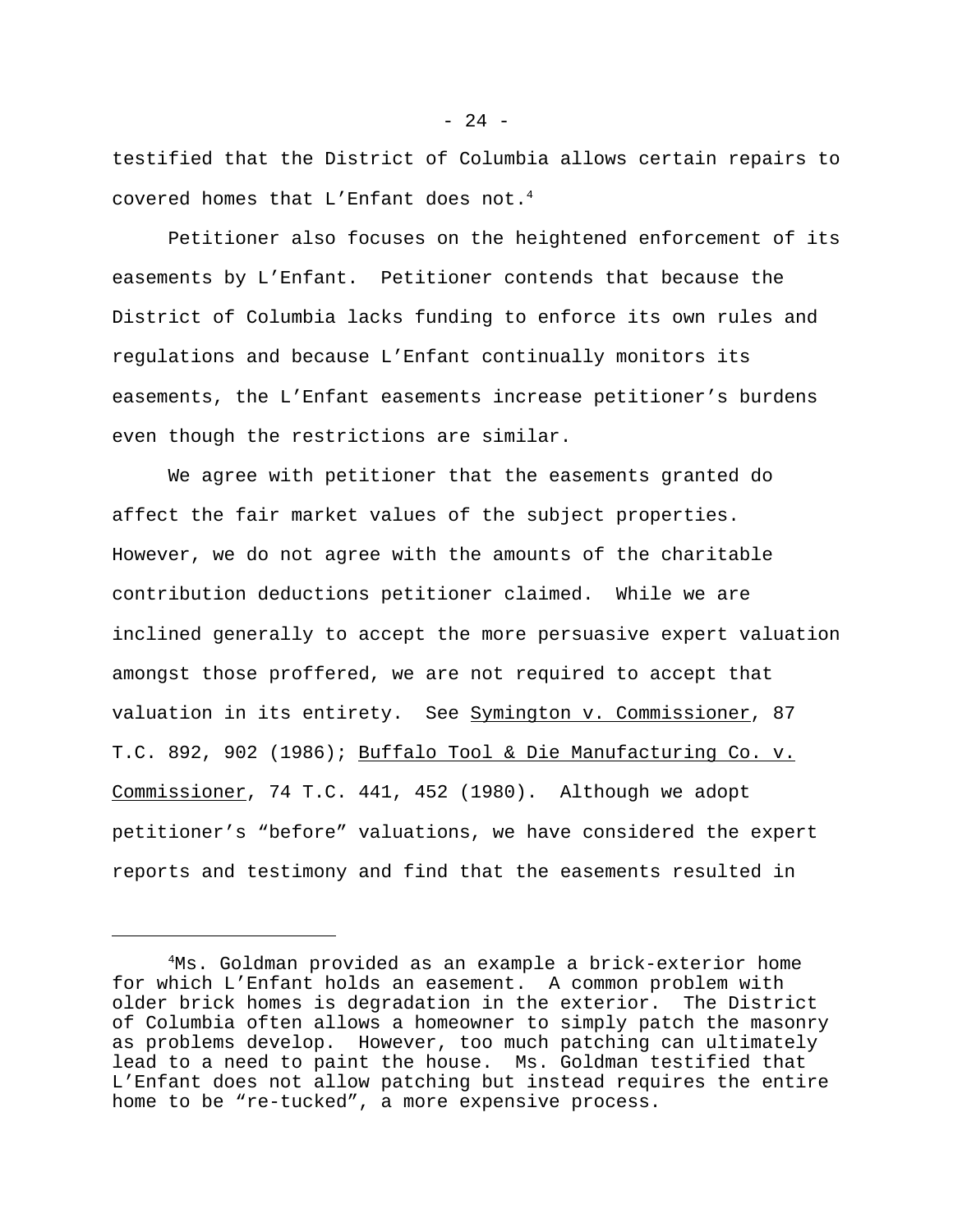only a 5-percent reduction in the values of the subject properties. This decrease stems from the heightened financial burdens of an eased facade and L'Enfant's affirmative enforcement of its easements. Because the restrictions imposed by the easements are the same for both the Logan Circle and Vermont Avenue parcels, the subject properties are entitled to the same reductions.

Although respondent argues that the properties were already subject to District of Columbia preservation laws, this does not prevent any charitable contribution deductions. We have previously allowed charitable contribution deductions even if the property was subject to local preservation laws before the granting of an easement. See, e.g., Griffin v. Commissioner, T.C. Memo. 1989-130; Nicoladis v. Commissioner, T.C. Memo. 1988- 163. Although the easements were duplicative in some respects, it is important to note that granted easements to L'Enfant meant that petitioner would be subject to a higher level of enforcement than that provided by the District of Columbia. L'Enfant actively enforces its easements in a way that the District of Columbia does not. Ms. Goldman credibly testified that in previous situations the District of Columbia had consented to changes to a historic building only to have L'Enfant later intervene and prevent those changes. L'Enfant could also dictate

 $- 25 -$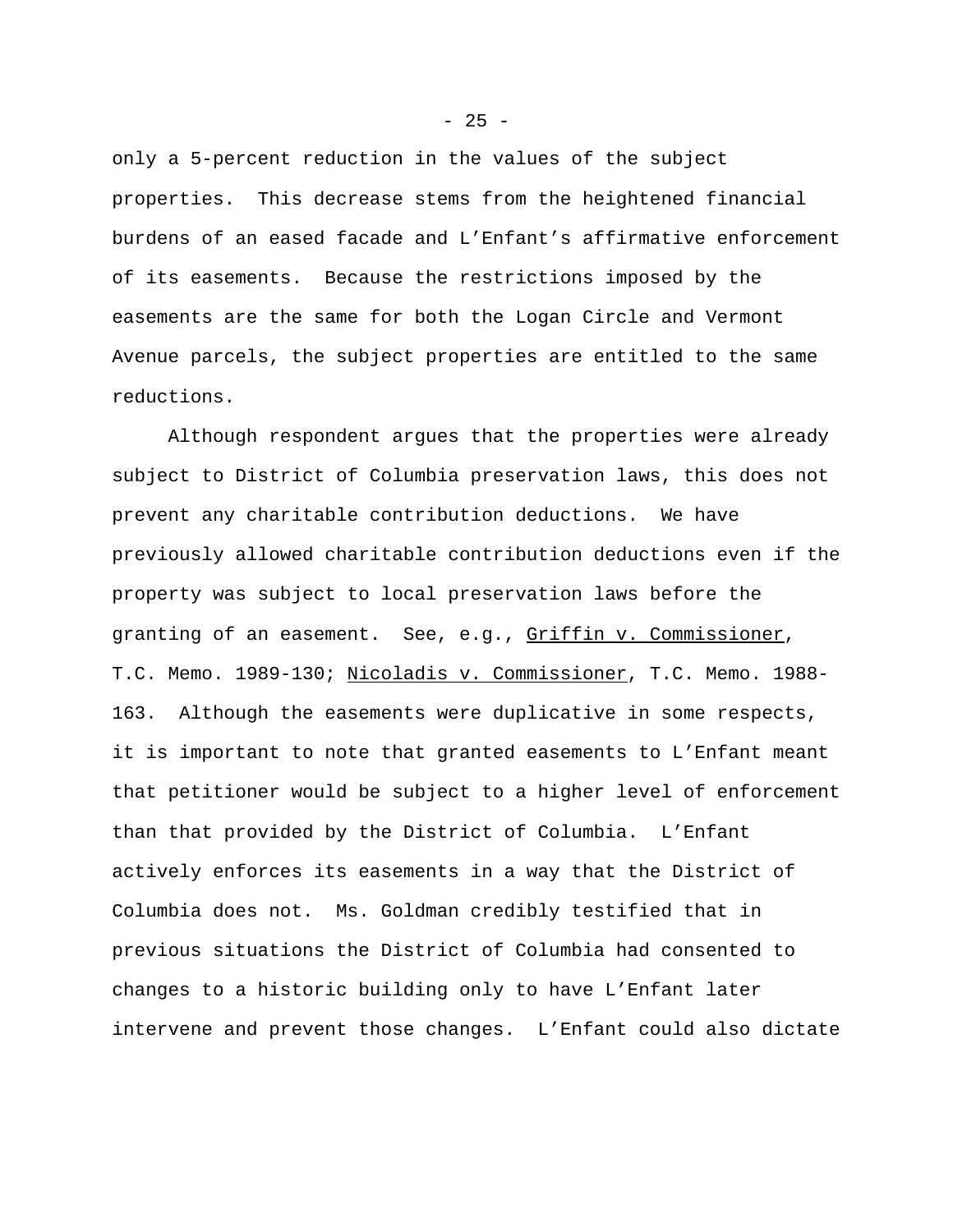what types of supplies and materials had to be used when work was being done on a donated easement.

Even if we were to accept respondent's contention that the easements did not impose any restrictions on petitioner over and above those imposed by the District of Columbia, the easements still added an additional level of approval before any changes could be made to the properties. See Nicoladis v. Commissioner, supra. Petitioner is required to obtain L'Enfant's consent to make any changes to the facades, even if those changes are allowable under District of Columbia preservation laws.

Further, respondent's expert reports acknowledge instances where an easement affected the final sale price of a comparable parcel of real estate. We do not find respondent's expert reports credible insofar as they maintain that an easement would have absolutely no effect on the fair market value of valuable real estate.

As discussed above, we have adopted petitioner's "before" valuations of the Logan Circle and Vermont Avenue parcels of \$1,250,000 and \$845,000, respectively. Applying a 5-percent reduction in fair market value, we value the easements at \$56,250 and \$42,250, respectively. Accordingly, petitioner is entitled to charitable contribution deductions of \$56,250 for 2003 and \$42,250 for 2004.

 $- 26 -$